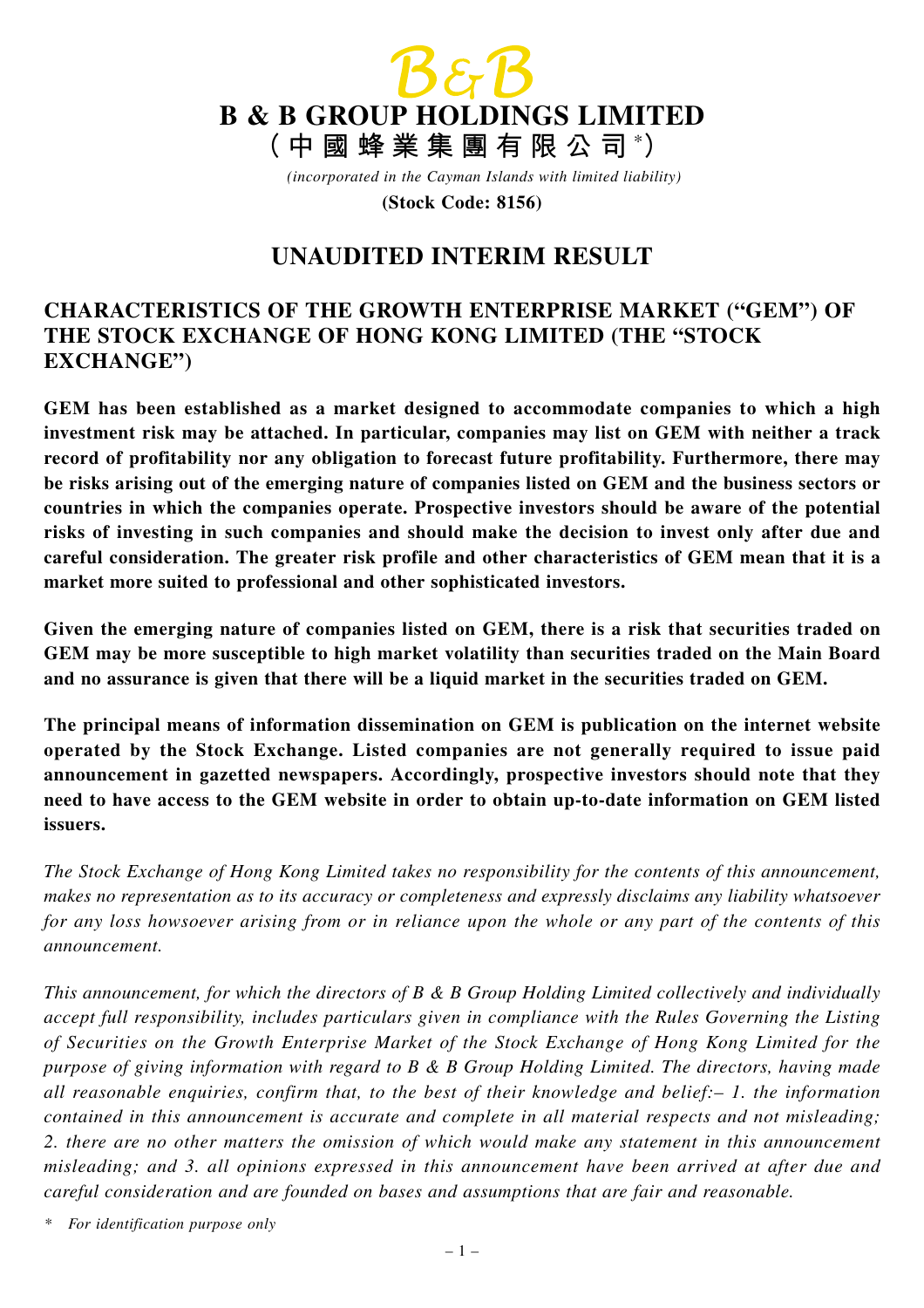The board of directors (the "Board") of B & B Group Holdings Limited (the "Company") announces that the unaudited condensed consolidated results of the Company and its subsidiaries (together the "Group") for the three months and six months ended 31 December 2005, together with the comparative unaudited figures for the corresponding periods in 2004, are as follows:

## **CONDENSED CONSOLIDATED INCOME STATEMENT – UNAUDITED**

*For the three months and six months ended 31 December 2005*

|                                |                | (Unaudited)<br>Three months ended<br>31 December |          | (Unaudited)<br><b>Six months ended</b><br>31 December |           |
|--------------------------------|----------------|--------------------------------------------------|----------|-------------------------------------------------------|-----------|
|                                |                |                                                  |          |                                                       |           |
|                                |                | 2005                                             | 2004     | 2005                                                  | 2004      |
|                                | <b>Notes</b>   | <b>HK\$'000</b>                                  | HK\$'000 | <b>HK\$'000</b>                                       | HK\$'000  |
| Turnover                       | $\overline{2}$ | 22,585                                           | 44,913   | 44,061                                                | 107,893   |
| Cost of sales                  |                | (14,960)                                         | (32,078) | (26, 444)                                             | (82, 504) |
| Gross profit                   |                | 7,625                                            | 12,835   | 17,617                                                | 25,389    |
| Other revenue                  | $\overline{2}$ | 261                                              | 3,211    | 491                                                   | 8,885     |
| Selling and distribution costs |                | (1,529)                                          | (1,693)  | (4,059)                                               | (3,538)   |
| Administrative expenses        |                | (4,536)                                          | (8,381)  | (6,925)                                               | (11,226)  |
| Profit from operations         | $\overline{4}$ | 1,821                                            | 5,972    | 7,124                                                 | 19,510    |
| Finance costs                  |                | (614)                                            | (555)    | (1,340)                                               | (733)     |
| Share of results of            |                |                                                  |          |                                                       |           |
| associated company             |                | 5,283                                            | 2,595    | 6,484                                                 | 2,595     |
| Profit before taxation         |                | 6,490                                            | 8,012    | 12,268                                                | 21,372    |
| Taxation                       | 5              | (1,798)                                          | (752)    | (2,701)                                               | (1, 561)  |
| Profit after taxation          |                | 4,692                                            | 7,260    | 9,567                                                 | 19,811    |
| Attributable to:               |                |                                                  |          |                                                       |           |
| Shareholders of the Company    |                | 6,239                                            | 7,839    | 12,090                                                | 19,902    |
| Minority interests             |                | (1, 547)                                         | (579)    | (2,523)                                               | (91)      |
|                                |                | 4,692                                            | 7,260    | 9,567                                                 | 19,811    |
| Dividend per share (cent)      | 6              | 0.5                                              | 0.5      | 0.5                                                   | 0.5       |
| Earnings per share             | $\overline{7}$ |                                                  |          |                                                       |           |
| - basic (cents)                |                | 1.29                                             | 1.63     | 2.51                                                  | 4.13      |
| - diluted (cents)              |                | 1.24                                             | 1.60     | 2.42                                                  | 4.09      |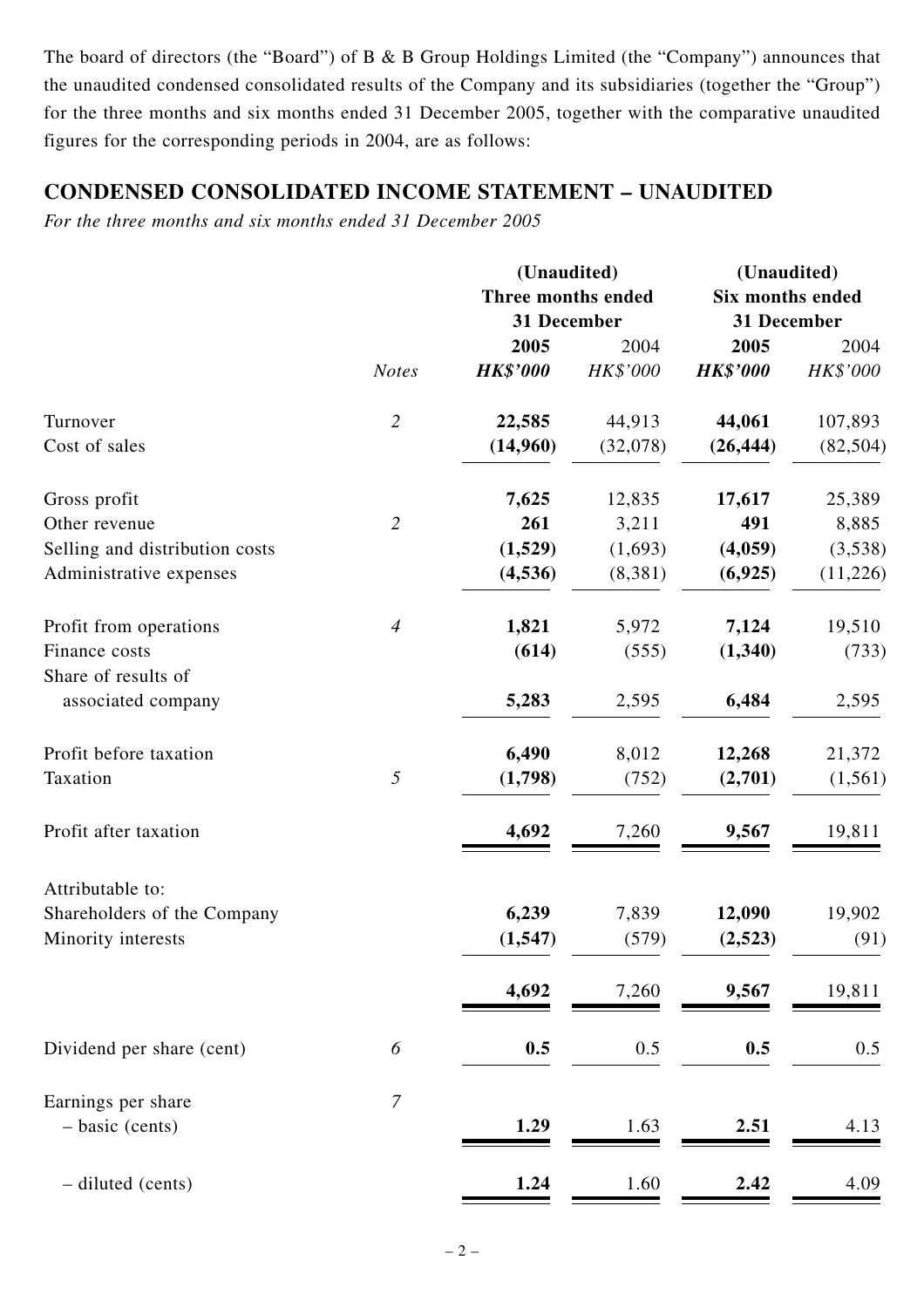# **CONDENSED CONSOLIDATED BALANCE SHEET**

*As at 31 December 2005*

|                                                                  |              | (Unaudited)<br>31 December<br>2005 | (Audited)<br>30 June<br>2005 |
|------------------------------------------------------------------|--------------|------------------------------------|------------------------------|
|                                                                  | <b>Notes</b> | <b>HK\$'000</b>                    | HK\$'000                     |
| Non-current assets                                               |              |                                    |                              |
| Property, plant and equipment                                    |              | 2,960                              | 3,329                        |
| Investment in associated company                                 |              | 35,933                             | 31,081                       |
| Goodwill                                                         |              | 12,230                             | 12,230                       |
| Deposits made on acquisition of<br>property, plant and equipment |              | 3,852                              | 3,779                        |
| Deposits made on investment in a subsidiary                      |              | 15,023                             |                              |
|                                                                  |              |                                    |                              |
|                                                                  |              | 69,998                             | 50,419                       |
| Current assets                                                   |              |                                    |                              |
| Inventories                                                      |              | 4,975                              | 5,738                        |
| Trade and other receivables and                                  |              |                                    |                              |
| prepayment<br>Pledged bank deposits                              | 8<br>11      | 9,056<br>17,241                    | 24,944<br>31,761             |
| Bank balances and cash                                           |              | 146,143                            | 135,489                      |
|                                                                  |              |                                    |                              |
|                                                                  |              | 177,415                            | 197,932                      |
| <b>Current liabilities</b>                                       |              |                                    |                              |
| Trade and other payables                                         | 9            | 9,653                              | 20,602                       |
| Taxation                                                         |              | 555                                | 539                          |
| Bank borrowings – secured                                        |              | 22,720                             | 51,722                       |
|                                                                  |              | 32,928                             | 72,863                       |
| Net current assets                                               |              | 144,487                            | 125,069                      |
| Total assets less current liabilities                            |              | 214,485                            | 175,488                      |
| Non-current liabilities                                          |              |                                    |                              |
| Other loan                                                       |              | 22,500                             |                              |
| Bank borrowings – secured                                        |              |                                    | 4,717                        |
| Net assets                                                       |              | 191,985                            | 170,771                      |
| Capital and reserves                                             |              |                                    |                              |
| Share capital                                                    | 10           | 4,821                              | 4,821                        |
| Reserves                                                         |              | 159,275                            | 148,589                      |
| Proposed dividend                                                |              |                                    |                              |
| Interim dividend for 2005/06                                     |              | 2,411                              |                              |
| Final dividend for 2004/05                                       |              |                                    | 7,232                        |
| Shareholders' fund                                               |              | 166,507                            | 160,642                      |
| Minority interests                                               |              | 25,478                             | 10,129                       |
|                                                                  |              | 191,985                            | 170,771                      |
|                                                                  |              |                                    |                              |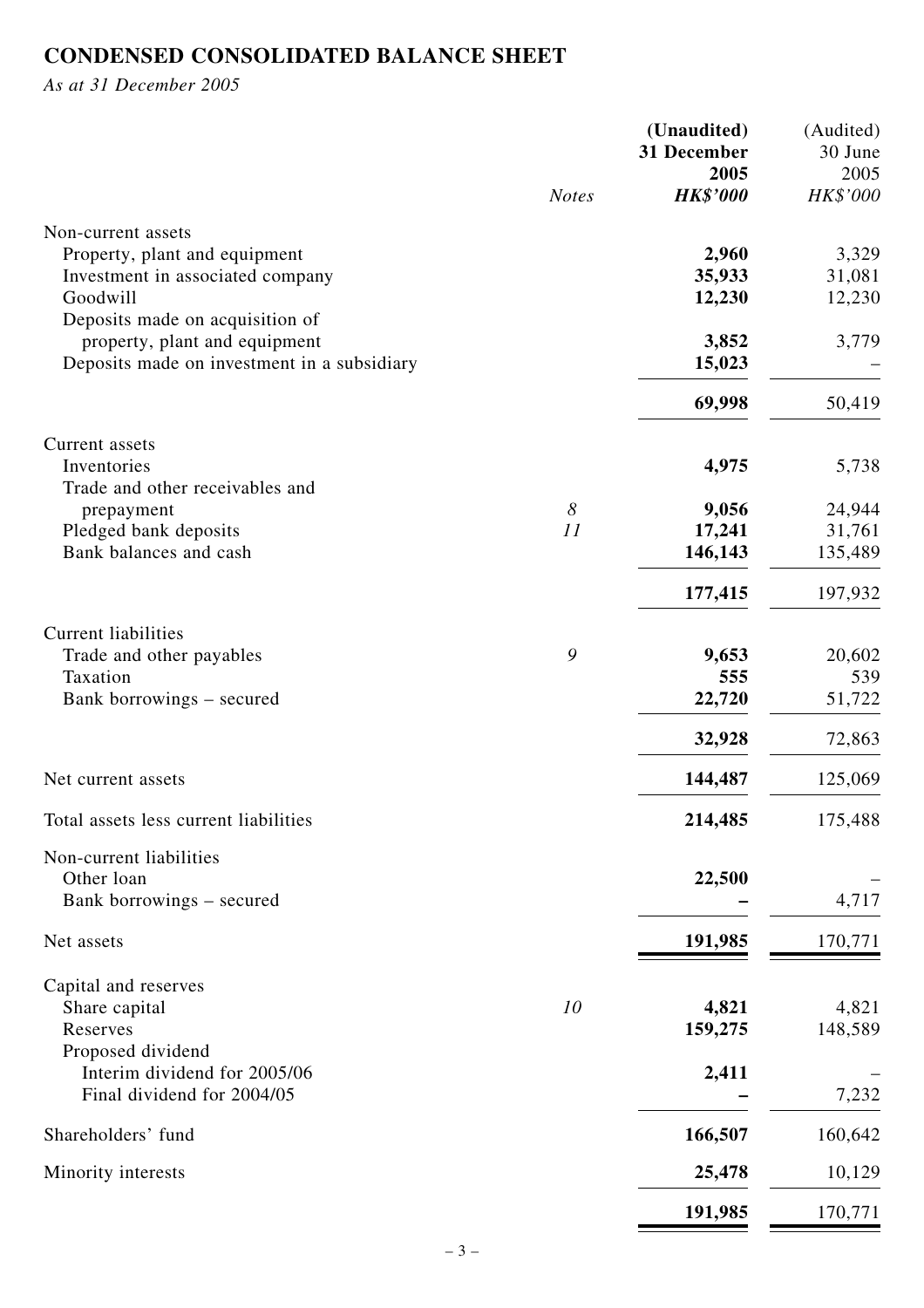# **CONDENSED CONSOLIDATED CASH FLOW STATEMENT – UNAUDITED**

*For the six months ended 31 December 2005*

|                                                      | (Unaudited)<br>Six months ended<br>31 December |           |  |
|------------------------------------------------------|------------------------------------------------|-----------|--|
|                                                      |                                                |           |  |
|                                                      |                                                |           |  |
|                                                      | 2005                                           | 2004      |  |
|                                                      | <b>HK\$'000</b>                                | HK\$'000  |  |
| Net cash inflow from operating activities            | 10,396                                         | 4,630     |  |
| Net cash inflow/(outflow) from investing activities  | 9,831                                          | (12,217)  |  |
| Net cash inflow/(outflow) from financing activities  | 2,361                                          | (9,300)   |  |
| Net increase/(decrease) in cash and cash equivalents | 22,588                                         | (16, 887) |  |
| Effect of foreign exchange rates change              | 1,007                                          | 12        |  |
| Cash and cash equivalents at beginning of period     | 105,597                                        | 94,486    |  |
| Cash and cash equivalents at end of period           | 129,192                                        | 77,611    |  |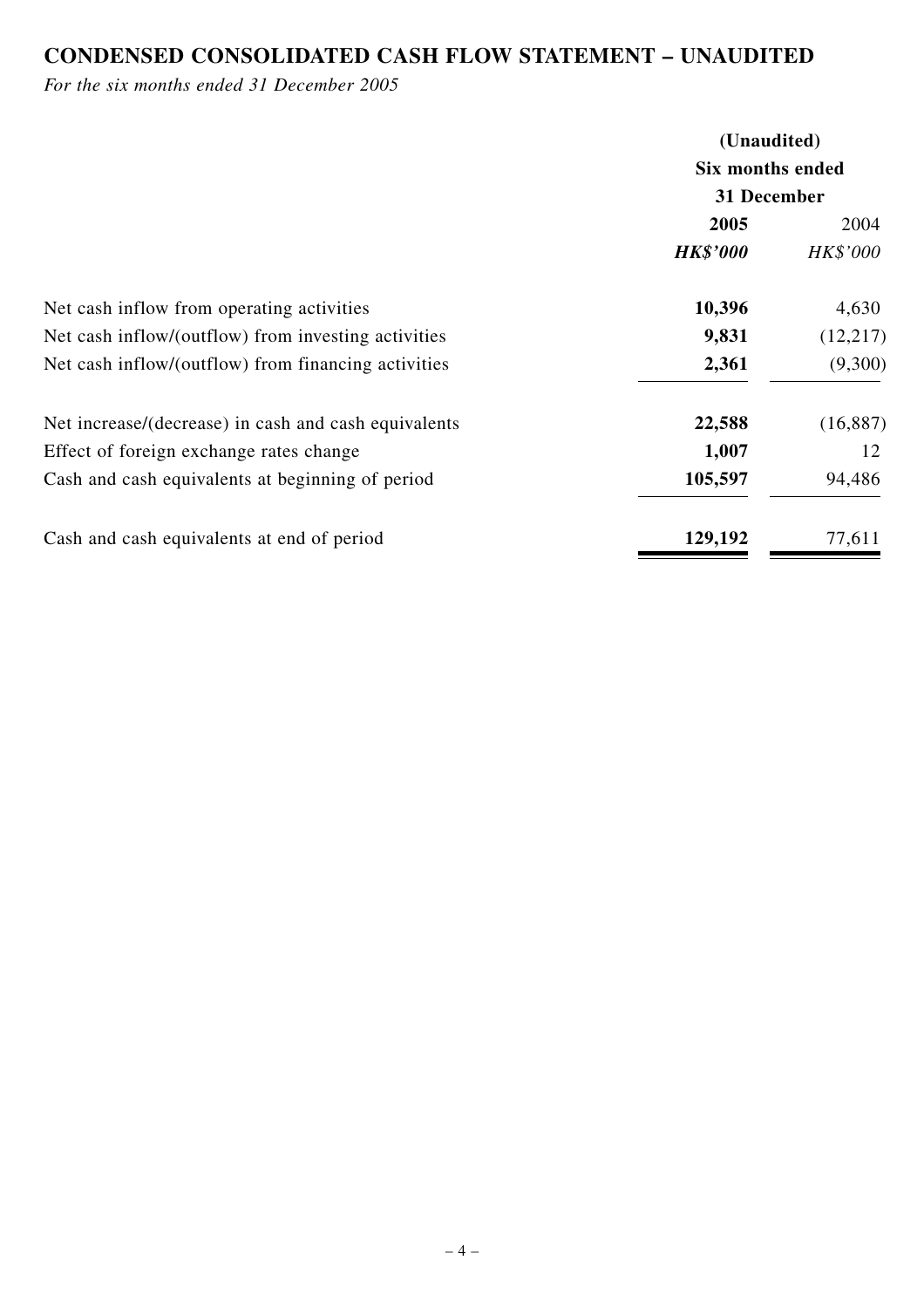# **CONDENSED CONSOLIDATED STATEMENT OF CHANGES IN EQUITY – UNAUDITED**

*For the six months ended 31 December 2005*

|                                                                                                                       | (Unaudited)     | (Unaudited)     | (Unaudited)        | (Unaudited)     | (Unaudited)<br>Retained<br>profit and | (Unaudited)     | (Unaudited)     |
|-----------------------------------------------------------------------------------------------------------------------|-----------------|-----------------|--------------------|-----------------|---------------------------------------|-----------------|-----------------|
|                                                                                                                       | <b>Share</b>    | <b>Share</b>    | <b>Translation</b> | <b>Special</b>  | proposed                              | Minority        |                 |
|                                                                                                                       | capital         | premium         | reserve            | reserve         | dividend                              | interests       | <b>Total</b>    |
|                                                                                                                       | <b>HK\$'000</b> | <b>HK\$'000</b> | <b>HK\$'000</b>    | <b>HK\$'000</b> | <b>HK\$'000</b>                       | <b>HK\$'000</b> | <b>HK\$'000</b> |
| Balance as at 1 July 2005<br>Exchange differences arising<br>from translation of financial<br>statements of overseas  | 4,821           | 80,825          |                    | (1)             | 74,997                                | 10,129          | 170,771         |
| operation<br>Contribution from                                                                                        |                 |                 | 1,007              |                 |                                       |                 | 1,007           |
| minority interests                                                                                                    |                 |                 |                    |                 |                                       | 17,872          | 17,872          |
| Net profit/(loss) for the period<br>Final dividend paid for the                                                       |                 |                 |                    |                 | 12,090                                | (2,523)         | 9,567           |
| year ended 30 June 2005                                                                                               |                 |                 |                    |                 | (7, 232)                              |                 | (7, 232)        |
| Balance as at 31 December 2005                                                                                        | 4,821           | 80,825          | 1,007              | (1)             | 79,855                                | 25,478          | 191,985         |
|                                                                                                                       | (Unaudited)     | (Unaudited)     | (Unaudited)        | (Unaudited)     | (Unaudited)<br>Retained<br>profit and | (Unaudited)     | (Unaudited)     |
|                                                                                                                       | Share           | Share           | Translation        | Special         | proposed                              | Minority        |                 |
|                                                                                                                       | capital         | premium         | reserve            | reserve         | dividend                              | interests       | Total           |
|                                                                                                                       | HK\$'000        | HK\$'000        | HK\$'000           | HK\$'000        | HK\$'000                              | HK\$'000        | HK\$'000        |
| Balance as at 1 July 2004<br>Issue of shares pursuant to                                                              | 4,813           | 80,649          | 15                 | (1)             | 51,990                                | 4,824           | 142,290         |
| exercises of share options<br>Exchange differences arising<br>from translation of financial<br>statements of overseas | $\,$            | 176             |                    |                 |                                       |                 | 184             |
| operation<br>Contribution from                                                                                        |                 |                 | 12                 |                 |                                       |                 | 12              |
| minority interests                                                                                                    |                 |                 |                    |                 |                                       | 7,124           | 7,124           |
| Disposal of minority interests                                                                                        |                 |                 |                    |                 |                                       | (144)           | (144)           |
| Net profit/(loss) for the period                                                                                      |                 |                 |                    |                 | 19,902                                | (91)            | 19,811          |
| Final dividend paid for the                                                                                           |                 |                 |                    |                 |                                       |                 |                 |
| year ended 30 June 2004                                                                                               |                 |                 |                    |                 | (6,268)                               |                 | (6, 268)        |
| Balance as at 31 December 2004                                                                                        | 4,821           | 80,825          | 27                 | (1)             | 65,624                                | 11,713          | 163,009         |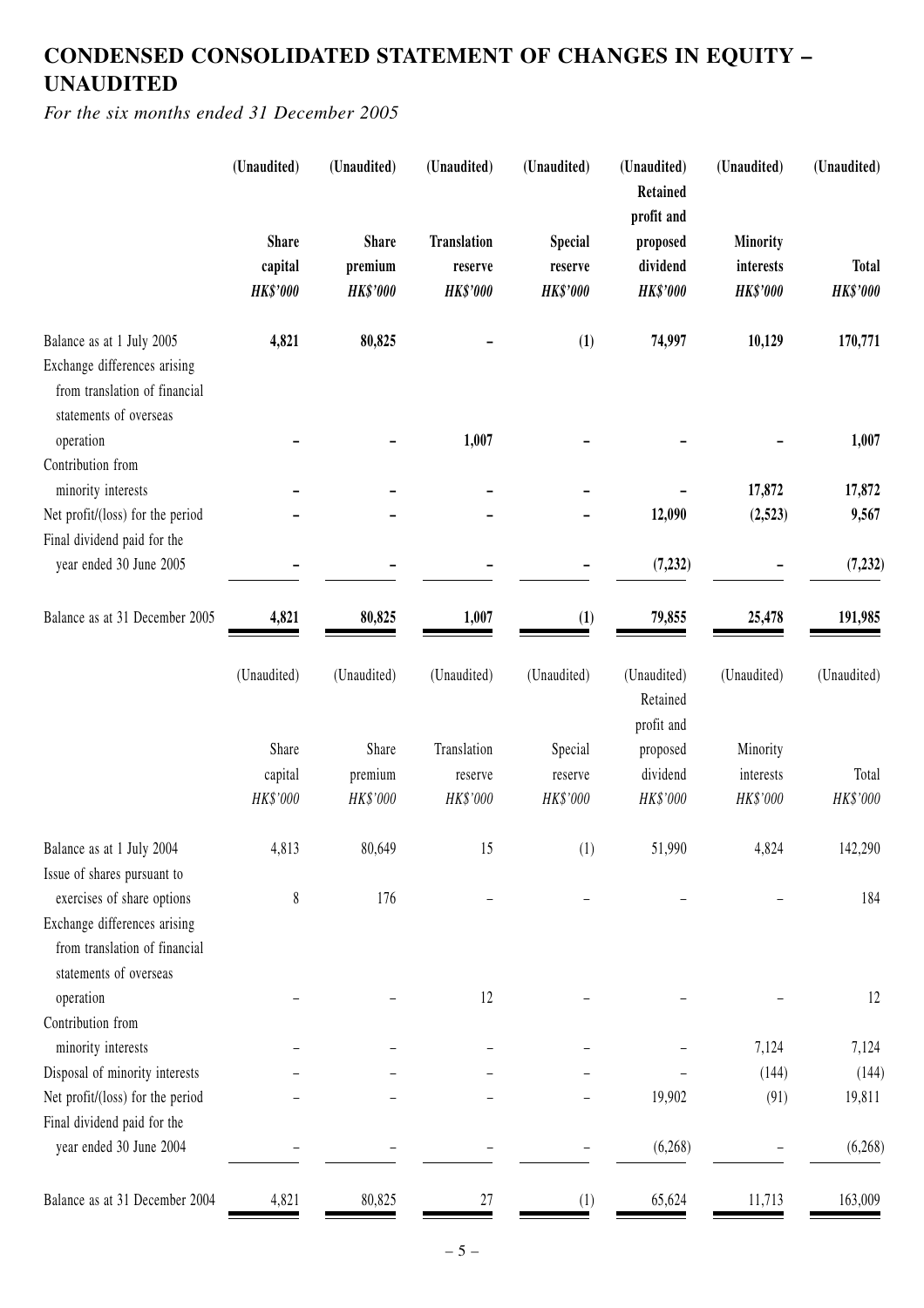# **NOTES TO THE CONDENSED CONSOLIDATED INTERIM FINANCIAL STATEMENTS**

#### **1 Basis of preparation and accounting policies**

The accounts are prepared in accordance with Hong Kong Accounting Standards ("HKAS") issued by the Hong Kong Institute of Certified Public Accountants ("HKICPA") and the disclosure requirements of the Rules Governing the Listing of Securities on the Growth Enterprises Market of the Stock Exchange of Hong Kong ("the GEM Listing Rules").

The accounts have been prepared under the historical cost convention.

The accounting policies and methods of computation used in the preparation of these accounts are consistent with those used in the annual accounts for the year ended 30 June 2005 except that the Group has changed certain of its accounting policies following its adoption of new/revised Hong Kong Financial Reporting Standards and Hong Kong Accounting Standards ("new HKFRS") which are effective for accounting periods commencing on or after 1 January 2005.

The changes of the Group's accounting policies and the effect of adopting these new policies are set out below.

### *Business Combination*

The adoption of HKFRS 3 has resulted in a change in the accounting policy relating to the discontinuation of amortisation of goodwill arising on acquisitions. Goodwill will be tested for impairment at least annually. Goodwill arising on acquisitions after 1 July 2005 is measured at cost less accumulated impairment losses (if any) after initial recognition. In prior years, goodwill was capitalised and amortised over its estimated useful life. As a result of this change in accounting policy, no amortisation of goodwill has been charged in the current period. Comparative figures for the corresponding period have not been restated.

#### *Share-base Payments*

The adoption of HKFRS 2 has resulted in a change in the accounting policy for employee share option benefits. Until 30 June 2005, the provision of share options to employees did not result in an expense in the profit and loss account. Effective on 1 July 2005, the Group expenses the cost of share options in the profit and loss account.

The group has taken advantage of the transitional provisions set out in paragraph 53 of HKFRS 2 under which the new recognition and measurement policies have not been applied to the following grants of options:

- (a) all options granted to employees on or before 7 November 2002; and
- (b) all options granted to employees after 7 November 2002 but which had vested before 1 January 2005.

No adjustments to the opening balances as at 1 July 2005 are required as no options existed at that time which were unvested at 1 January 2005.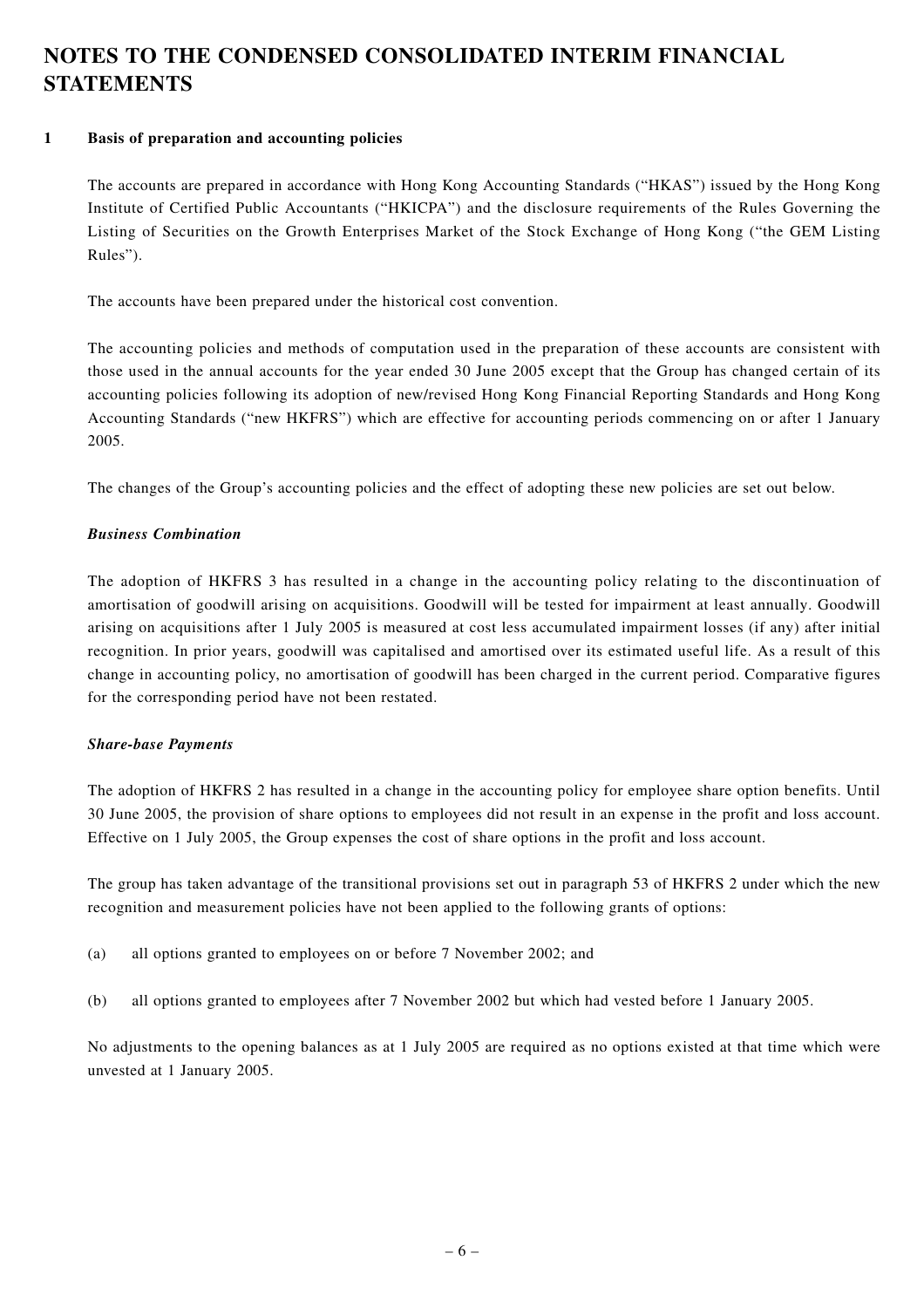### **2. Turnover and revenue**

Turnover represents the net invoiced value of the goods sold, after allowances for returns and trade discounts excluding value-added tax and business tax. Other revenue represents mainly interest income.

#### **3. Segment information**

During the period, since the Group is principally engaged in the manufacture and sales of natural supplementary products, the directors consider that the Group operated within a single business segment. Accordingly, no business segment information is presented.

An analysis of the Group's turnover and results by geographical market is as follows:

|                                        | (Unaudited)      |          | (Unaudited)                     |          |
|----------------------------------------|------------------|----------|---------------------------------|----------|
|                                        | <b>Turnover</b>  |          | <b>Results</b>                  |          |
|                                        | Six months ended |          | Six months ended<br>31 December |          |
|                                        | 31 December      |          |                                 |          |
|                                        | 2005             | 2004     | 2005                            | 2004     |
|                                        | <b>HK\$'000</b>  | HK\$'000 | <b>HK\$'000</b>                 | HK\$'000 |
| <b>PRC</b>                             | 30,388           | 78,320   | 15,142                          | 21,846   |
| Hong Kong                              | 896              | 2,342    | (2, 405)                        | (2,614)  |
| South East Asia                        | 12,777           | 27,231   | (5,613)                         | 278      |
|                                        | 44,061           | 107,893  |                                 |          |
| Profit from operations                 |                  |          | 7,124                           | 19,510   |
| Finance costs                          |                  |          | (1,340)                         | (733)    |
| Share of results of associated company |                  |          | 6,484                           | 2,595    |
| Profit before taxation                 |                  |          | 12,268                          | 21,372   |
| Taxation                               |                  |          | (2,701)                         | (1, 561) |
| Profit before minority interests       |                  |          | 9,567                           | 19,811   |
| Minority interests                     |                  |          | 2,523                           | 91       |
| Net profit for the period              |                  |          | 12,090                          | 19,902   |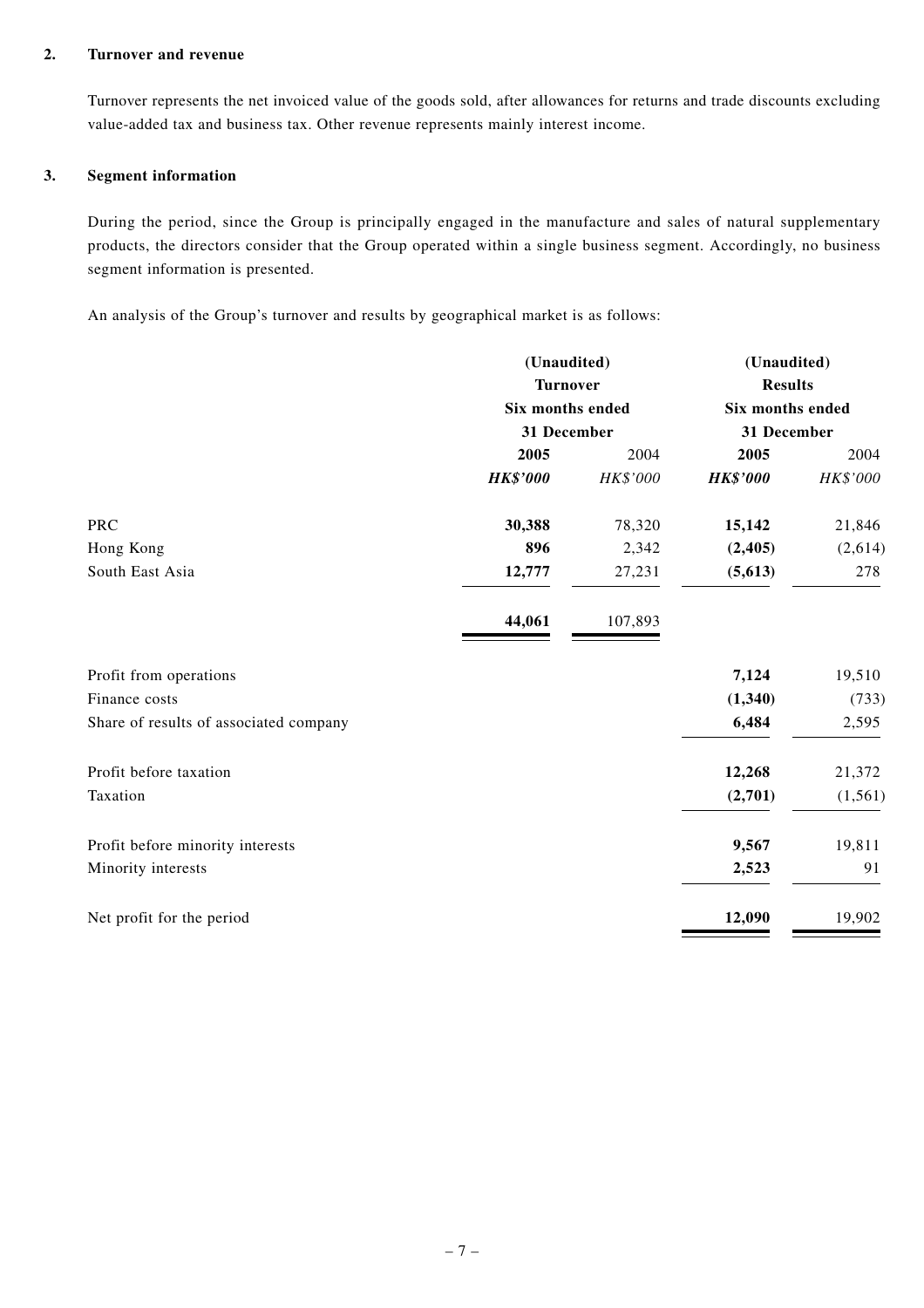#### **4. Profit from operations**

Profit from operations has been arrived at after charging/(crediting):

|                                               | (Unaudited)<br>Six months ended |          |  |
|-----------------------------------------------|---------------------------------|----------|--|
|                                               |                                 |          |  |
|                                               | 31 December                     |          |  |
|                                               | 2005                            | 2004     |  |
|                                               | <b>HK\$'000</b>                 | HK\$'000 |  |
| Amortisation of technical know-how            |                                 | 58       |  |
| Amortisation of goodwill                      |                                 | 244      |  |
| Depreciation of property, plant and equipment | 276                             | 608      |  |
| Interest on bank borrowings                   | 1,340                           | 733      |  |
| Interest income                               | (352)                           | (49)     |  |

#### **5. Taxation**

No provision for Hong Kong profits tax has been made as the Group did not have any assessable profits arising in Hong Kong during the period (2004: Nil).

Taxation for other jurisdictions is calculated at the rates prevailing in the respective jurisdictions.

#### **6. Dividend**

On 29 November 2005, a dividend of HK\$0.015 per share was paid to shareholders as the final dividend for the year ended 30 June 2005 (year ended 30 June 2004: HK\$0.013 per share).

The Board of Directors recommends the payment of an interim dividend of HK0.5 cent per share for the six months ended 31 December 2005 (six months ended 31 December 2004: HK0.5 cent per share).

### **7. Earnings per share**

The calculation of basic earnings per share is based on the unaudited net profit for the three months and six months ended 31 December 2005 of approximately HK\$6,239,000 and HK\$12,090,000 respectively (three months and six months ended 31 December 2004: approximately HK\$7,839,000 and HK\$19,902,000 respectively) and of the weighted average number of approximately 482,130,000 and 482,130,000 (three months and six months ended 31 December 2004: approximately 482,078,000 and 481,704,000 respectively) ordinary shares respectively in issue.

The calculation of diluted earnings per share is based on the unaudited net profit for the three months and six months ended 31 December 2005 of approximately HK\$6,239,000 and HK\$12,090,000 respectively (three months and six months ended 31 December 2004: approximately HK\$7,839,000 and HK\$19,902,000 respectively) and of the weighted average number of approximately 502,514,000 and 499,319,000 (three months and six months ended 31 December 2004: approximately 488,582,000 and 486,322,000 respectively) ordinary shares respectively in issue.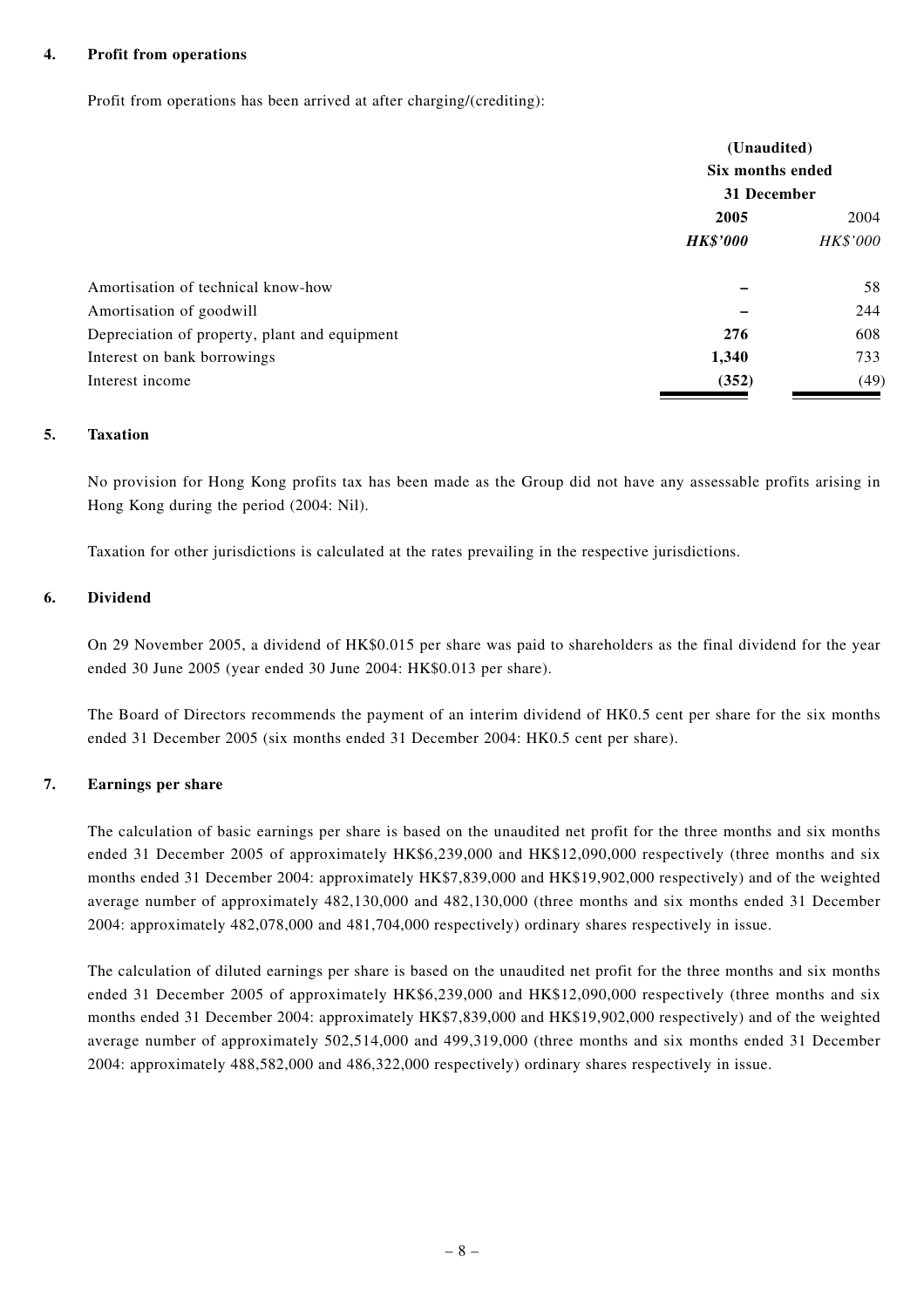### **8. Trade receivables**

Payment terms with customers are mainly on credit together with deposits. Invoices are normally payable within 60 days of issuance.

An aged analysis of the Group's trade receivables at the balance sheet dates, is as follows:

|                | (Unaudited)     | (Audited) |
|----------------|-----------------|-----------|
|                | 31 December     | 30 June   |
|                | 2005            | 2005      |
|                | <b>HK\$'000</b> | HK\$'000  |
| 0 to 30 days   | 2,917           | 18,073    |
| 31 to 60 days  | 246             | 2,288     |
| 61 to 365 days | 1,285           | 1,792     |
| Over 1 year    | 572             | 2         |
|                | 5,020           | 22,155    |

### **9. Trade payables**

An aged analysis of the Group's trade payables at the balance sheet dates, is as follows:

|                | (Unaudited)     | (Audited) |
|----------------|-----------------|-----------|
|                | 31 December     | 30 June   |
|                | 2005            | 2005      |
|                | <b>HK\$'000</b> | HK\$'000  |
| 0 to 30 days   | 1,744           | 11,235    |
| 31 to 120 days | 271             | 661       |
|                | 2,015           | 11,896    |

### **10. Share capital**

### *Shares*

|                                               | (Unaudited)     | (Audited) |
|-----------------------------------------------|-----------------|-----------|
|                                               | 31 December     | 30 June   |
|                                               | 2005            | 2005      |
|                                               | <b>HK\$'000</b> | HK\$'000  |
| Authorised:                                   |                 |           |
| 20,000,000,000 (30 June 2005: 20,000,000,000) |                 |           |
| ordinary shares of HK\$0.01 each              | 200,000         | 200,000   |
| Issued and fully paid:                        |                 |           |
| 482,130,000 (30 June 2005: 482,130,000)       |                 |           |
| ordinary shares of HK\$0.01 each              | 4,821           | 4,821     |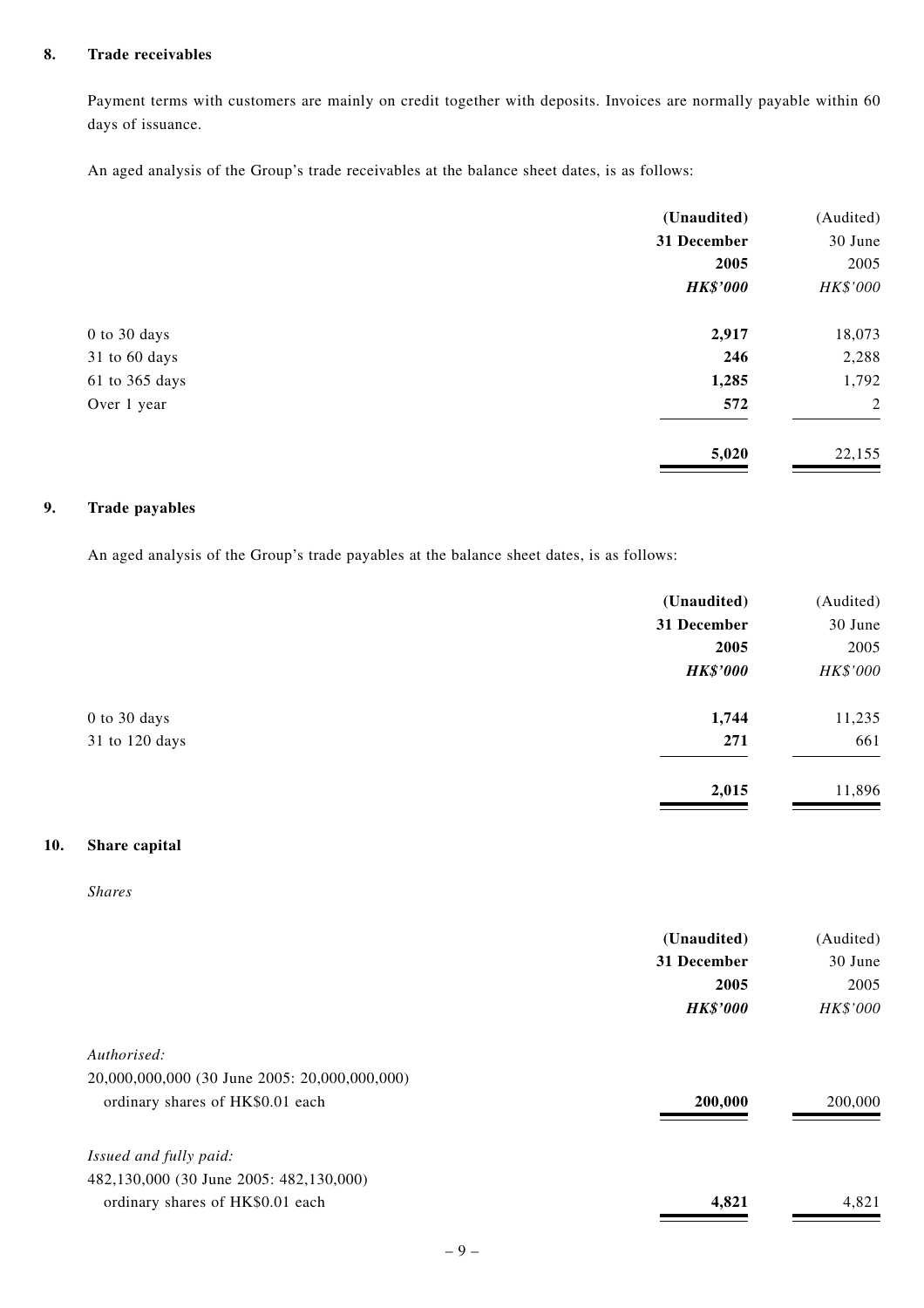#### *Share options*

The Company operates the Pre-IPO Share Option Scheme and Share Option Scheme, details of the share option schemes of the Company are set out in the paragraph headed "Directors' and chief executives' interests and short positions in the shares, underlying shares and debentures of the Company or any associated corporation". At 31 December 2005, the Company had outstanding pre-IPO share options and share options entitling the holders to subscribe for 870,000 and 40,000,000 shares in the Company respectively.

#### **11. Pledge of assets**

At 31 December 2005, the Group has pledged its bank deposits of approximately HK\$17,241,000 (30 June 2005: HK\$31,761,000) to banks to secure the credit facilities granted to the Group.

#### **12. Operating leases commitments**

At 31 December 2005, the Group was committed to make the following future minimum lease payments under noncancellable operating leases which fall due as follows:

|                                       | (Unaudited)     | (Audited) |
|---------------------------------------|-----------------|-----------|
|                                       | 31 December     | 30 June   |
|                                       | 2005            | 2005      |
|                                       | <b>HK\$'000</b> | HK\$'000  |
| Within one year                       | 358             | 693       |
| In the second to fifth year inclusive | 88              | 26        |
|                                       | 446             | 719       |

#### **13. Capital commitments**

At 31 December 2005, the Group had the following capital commitments:

|                                                               | (Unaudited)     | (Audited) |
|---------------------------------------------------------------|-----------------|-----------|
|                                                               | 31 December     | 30 June   |
|                                                               | 2005            | 2005      |
|                                                               | <b>HK\$'000</b> | HK\$'000  |
| Capital expenditure in respect of the acquisition             |                 |           |
| of property, plant and equipment                              |                 |           |
| - authorized but not contracted for                           | 19,346          | 18,981    |
| - contracted for but not provided in the financial statements | 20,405          | 20,019    |
|                                                               | 39,751          | 39,000    |
| Capital expenditure in respect of the acquisition of          |                 |           |
| joint stock limited company and subsidiary                    |                 |           |
| - contracted for but not provided in the financial statements | 76,617          | 22,453    |
| Total                                                         | 116,368         | 61,453    |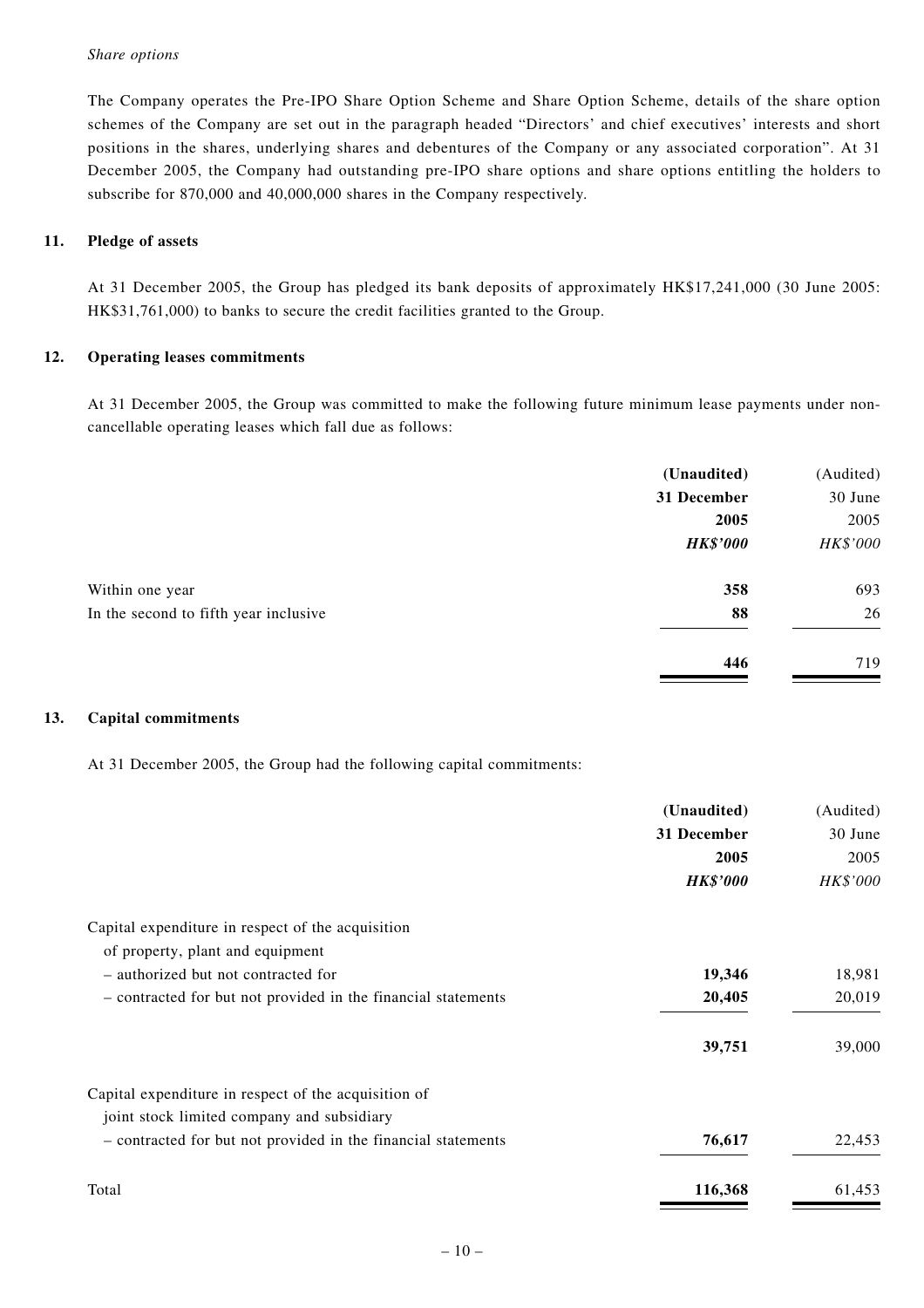#### **14. Events after the Balance Sheet Date**

The Placing and Subscription Agreement was entered into on 12 January, 2006, pursuant to which Pacific Foundation Securities Ltd, being the placing agent, has placed an aggregate of 68,000,000 placing shares which Best Frontier Investments Limited (the "Vendor") held, to independent third parties who are independent of and not connected with the directors, chief executive, management shareholders or substantial shareholders of the Company or its subsidiaries, or any of their respective associates at HK\$2.15 per placing share ("Placing").

Under the Placing and Subscription Agreement, the Vendor has conditionally agreed to subscribe for the subscription shares (the number of which is equivalent to the placing shares) at HK\$2.15 per subscription share ("Subscription").

The Placing and Subscription had been completed on 26 January 2006.

## **MANAGEMENT DISCUSSION AND ANALYSIS**

## **Financial Performance**

For the six months ended 31 December 2005, the Group's unaudited consolidated turnover and net profit attributable to shareholders are approximately HK\$44.06 million (2004: HK\$107.89 million) and HK\$12.1 million (2004: HK\$19.90 million) respectively. There is an approximately 59% decrease in turnover with an approximately 39% decrease in net profit attributable to shareholders over the corresponding period of last year. Gross profit ratio was approximately 40.0% for the six months period under review (2004:  $23.5\%$ ).

The decrease in turnover was due to the decrease of sales of edible oil, which was in turn due to the keen competition in the market, especially the People's Republic of China (the "PRC"). The decrease also accounted for the increase in overall gross profit ratio as the gross profit of edible oil trading is less than other businesses of he Group.

The decrease in net profit attributable to shareholders was due to that there was other revenue of approximately HK\$5.7 million which was mainly a gain on disposal of subsidiaries in last year.

## **Financial resources and liquidity**

As at 31 December 2005, the Group enjoyed a healthy financial position, with cash and bank balance of approximately HK\$163,384,000 (30 June 2005: HK\$167,250,000). Net asset value per share was approximately HK\$0.35 (30 June 2005: approximately HK\$0.33), and current assets stood at HK\$177,415,000 (30 June 2005: HK\$197,932,000). The gearing ratio was 48.6% as at 31 December 2005 (30 June 2005: 54.6%). Gearing ratio is calculated as total liabilities divided by shareholders' funds.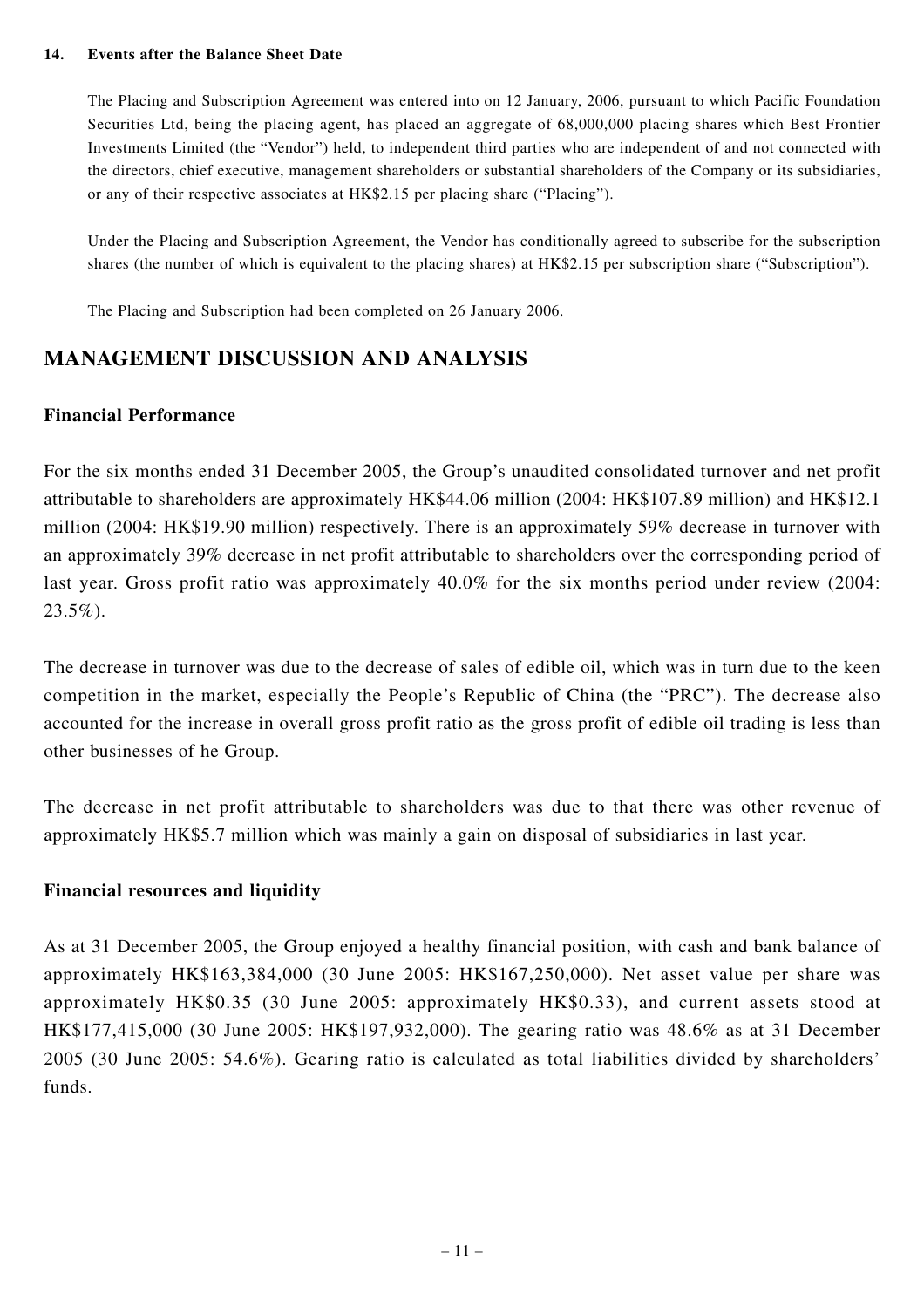The Group's sales and purchases are transacted mainly in Renminbi, Hong Kong Dollars, Singaporean Dollars and US Dollars and the books are recorded in Hong Kong dollars. The exchange rate fluctuation between these currencies have not been material. The foreign exchange risk was very low and no hedging was undertaken.

## **Capital structure**

During the six months ended 31 December 2005, there was no material change in the capital structure of the Group.

## **Charges on the Group assets**

As at 31 December 2005, the Group has pledged its bank deposits of approximately HK\$17,241,000 (30 June 2005: HK\$31,761,000) to banks to secure the credit facilities granted to the Group.

## **Contingent liabilities**

The Group did not have any contingent liabilities as at 31 December 2005 (30 June 2005: Nil).

## **Commitments**

The Group had capital commitments of approximately HK\$116,368,000 and operating leases commitment of approximately HK\$446,000 as at 31 December 2005 (30 June 2005: HK\$61,453,000 and HK\$719,000 respectively).

## **Significant investments and acquisitions**

The Group did not make any material acquisition or disposal of subsidiaries and affiliated companies during the six months ended 31 December 2005.

During the six months ended 31 December 2005, the Group has entered into an agreement for the acquisition of 51% of the registered capital of Shenzhen Bozone IT Co., Limited ("Bonzone") at the consideration of RMB55,880,000 (equivalent to approximately HK\$53,731,000). Completion is expected to be on or before 31 March 2006.

Bozone is principally engaged in the research and development and application of information technology in the lottery field. This includes application software development and production of large online lottery systems and multi-platform wagering systems, integration of online lottery networks, network security system solutions, wagering terminals, operational solutions and operational consultation services.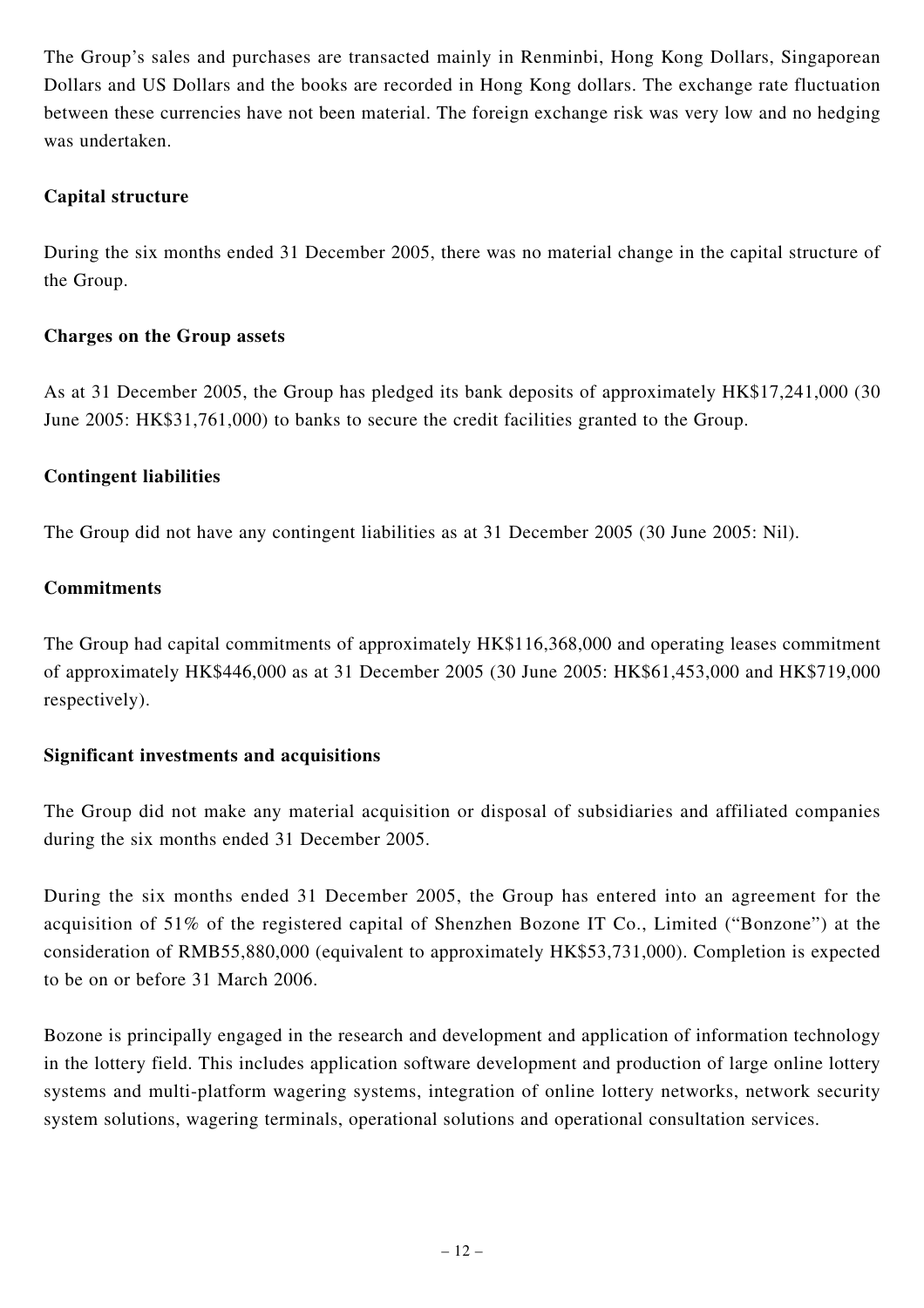In June 2005, the Group entered into an agreement with China United Company Limited to acquire 70% equity interest of CNPC HuaYou CU Energy Investment Co. Ltd. ("**CNPC Investment**"). CNPC Investment is, a sino foreign co-operative joint venture enterprise established by China Hua You Group Corporation ("**Hua You**") and a company established in Hong Kong, an independent third party. CNPC Investment has an oilfield development project located in Feng Cheng, Xin Jiang the People's Republic of China (the "PRC") ("**Xin Jiang Oilfield**"). The acquisition had been completed on 11 January 2006.

The mining operation of Xin Jiang Oilfield is anticipated to be managed and operated by Hua You, which is a wholly-owned subsidiary of China National Petroleum Corporation, being one of the three largest oil and gas firms in the PRC, and engaging in the production and marketing of oil and gas products, production of latest building materials and gas development and exploitation in the PRC and has extensive experience in mining industries in the PRC.

## **Employees**

The Group employed 92 employees as at 31 December 2005. Employees' remuneration is in line with market conditions, working experience and performance. In addition to basic salaries and provident fund contributions, the Group also offers medical benefits and training programs.

## **Business Review**

During the period under review, the Group continued its growth in both product range and in distribution range.

The Group has introduced various new products from Taiwan and Thailand. To create exposures for the new products, the Group has participated in various exhibitions including Beauty and Fitness Expo, Food Festival and other promotion activities. At the same time, the Group closely work with retail chain stores and supermarkets with the help of active advertising and promotions, the Group has strengthened its distribution capacity. Some of the products, after positive results on trial distributions have been reinforced with an expanded line of products with new flavors. Product categories included from health and beauty products to snacks with a health concept.

On geographic expansion, the Group has initiated trial distributorship in Taiwan and will review the result in the second half of the financial year.

The acquisition in Bozone brought in a new business division for the Group. Bozone has contracted and is providing their system and technical services in various provinces including Heilungjiang which ranks within the top three in social welfare lottery sales in 2005 among all provinces in the PRC. The system that Bozone presently provides is the core system that supports the daily operation of traditional social welfare lottery within a province. It is an on-line system that real-time registers every traditional social welfare lottery tickets that is issued within the province.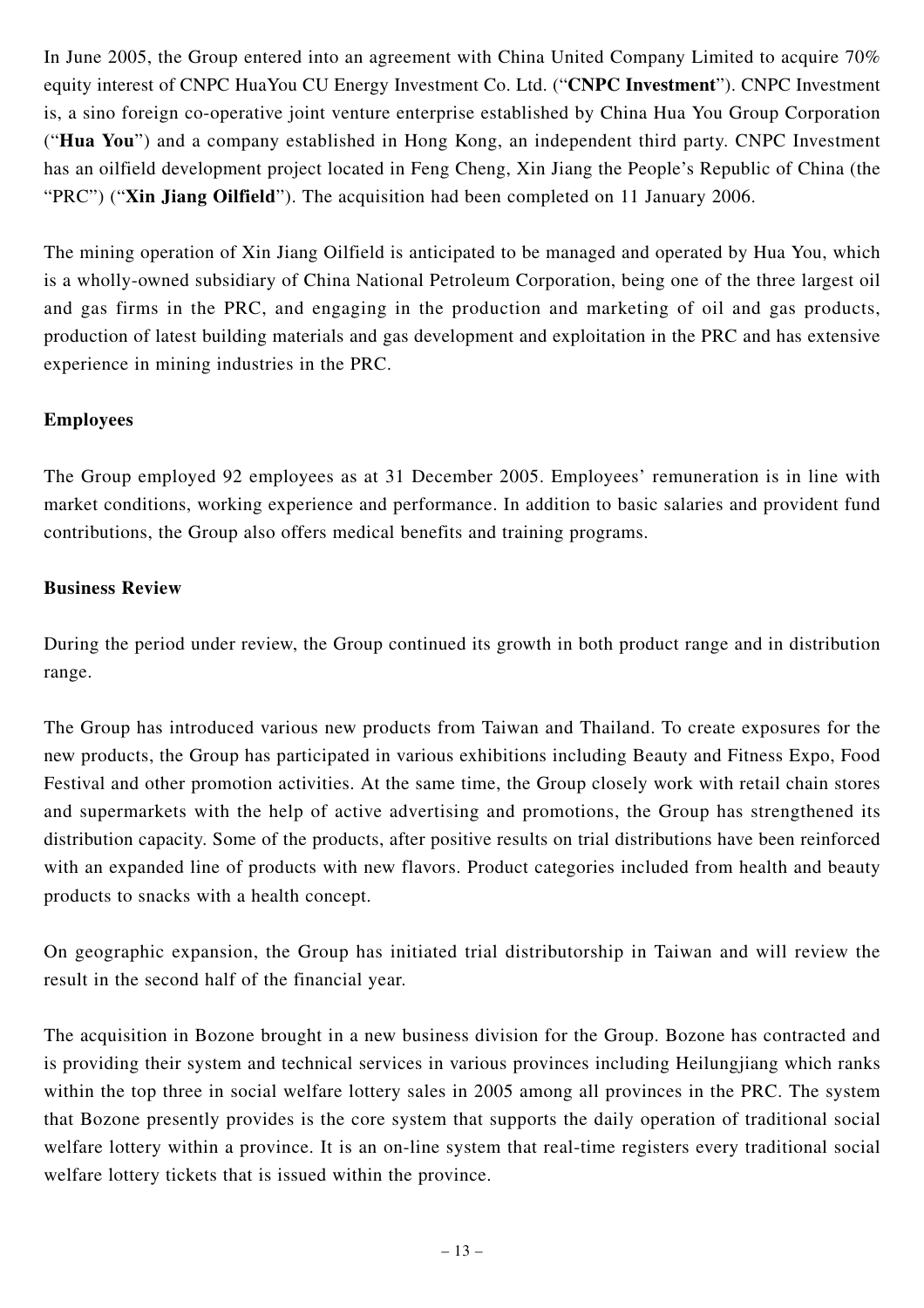## **Future Outlook and Prospects**

Traditional Lottery sales in the PRC has shown a very fast growth trend in the past years. Bozone is one of the few service providers within the lottery industry in the PRC, the management of the Company believes that the strategic acquisition into Bozone, would provide the Company a solid foundation in entering into this new business segment. Since the revenue model of Bozone is mainly based on a percentage of the lottery sales recorded on the system, the strategic acquisition will well position the Company in capturing the growing market. This business development can broaden the Company revenue base while at the same time opens up high growth potential for the Company.

According to the latest data published by the U.S. Energy Information Administration ("EIA") in August 2005, a governmental authority of the United States, the PRC was the world's second largest consumer of petroleum products in 2004, with total demand of 6.5 million barrels per day (bbl/d). The PRC's oil demand is projected by the EIA to reach 14.2 million bbl/d by 2025, with net imports of 10.9 million bbl/d. As the source of around 40% of world oil demand growth over the past four years, oil demand by the PRC is a very significant factor in the world oil markets.

The acquisition of CNPC Investment shall provide a marvelous opportunity for the Group to expand its business into the rapid growing oil industry in the PRC. The profit from the mining of the Xin Jiang Oilfield is prosperous and shall be able to enhance the Group's financial position. Besides, this acquisition permits the Group to establish business relationship with Hua You, which is believed to enable the Group to explore more business opportunities in the oil and gas industries in the PRC and allow the Group to further expand its business.

Besides the Group all-along business development direction, the above two new business division shall bring exercise business prospect to the Group in the near future.

# **INTERIM DIVIDEND**

The Board recommends the payment of an interim dividend of HK0.5 cent per share for the six months ended 31 December 2005 (six months ended 31 December 2004: HK0.5 cent per share). The dividend will be payable on Thursday, 4 May 2006 to shareholders whose names appear on the Register of Members of the Company on Friday, 28 April 2006. The Register of Members will be closed between Monday, 24 April 2006 and Friday, 28 April 2006 (both days inclusive) during which period no transfer of the Company's shares will be effected. To qualify for the aforesaid interim dividend, all completed transfer forms, accompanied by the relevant share certificates, must be lodged with the Company's Hong Kong branch share registrar, Standard Registrars Limited at 26th Floor, Tesbury Centre, 28 Queen's Road East, Wanchai, Hong Kong for registration not later than 4:00 p.m. on Friday, 21 April 2006 .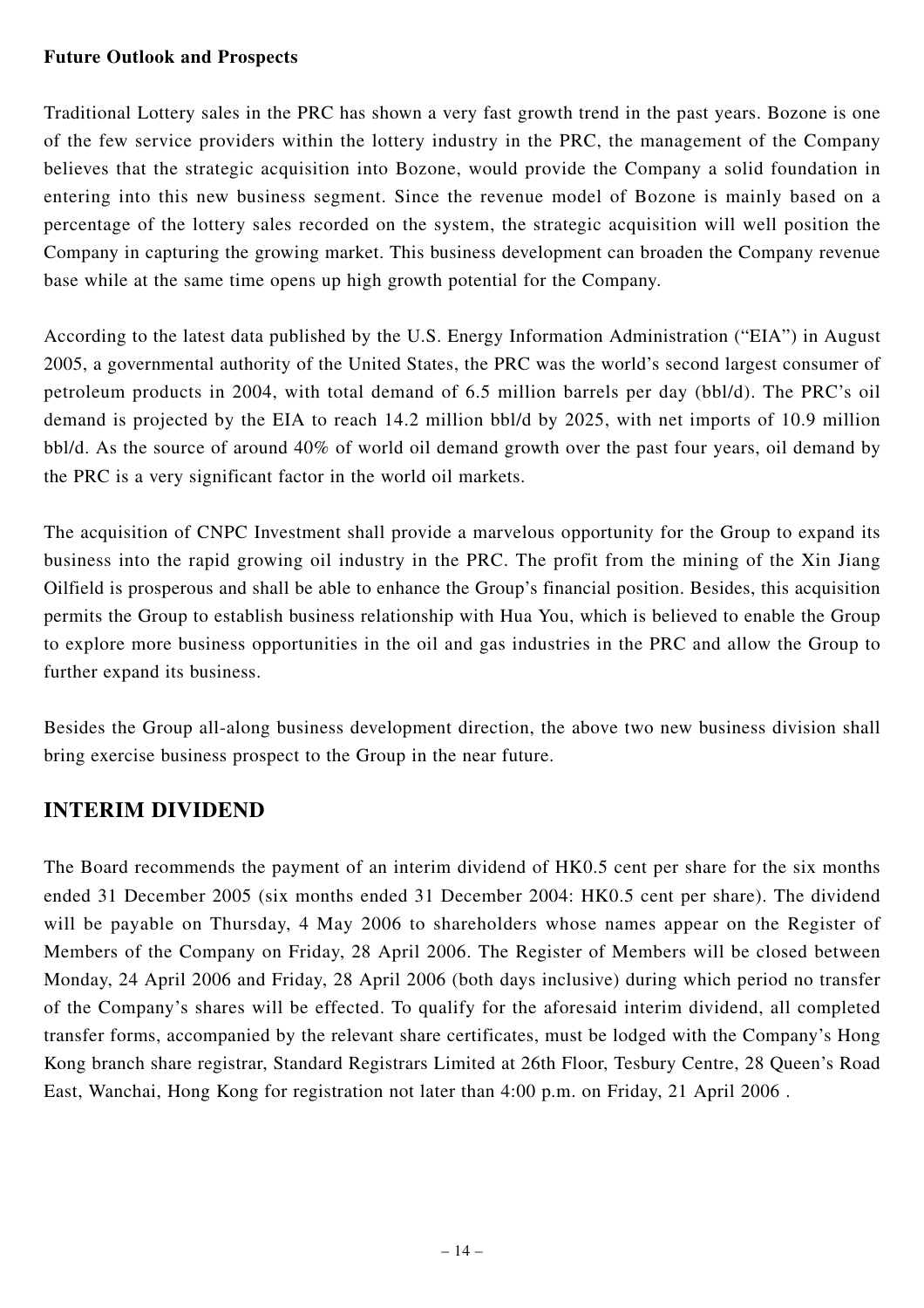# **DIRECTORS' AND CHIEF EXECUTIVES' INTERESTS AND SHORT POSITIONS IN THE SHARES, UNDERLYING SHARES AND DEBENTURES OF THE COMPANY OR ANY ASSOCIATED CORPORATION**

As at 31 December 2005, the interests and short positions of the Directors and chief executives of the Company in the shares, underlying shares and debentures of the Company or any of its associated corporations (within the meaning of Part XV of the Securities and Futures Ordinance (the "SFO")) which were notified to the Company and the Stock Exchange pursuant to Divisions 7 and 8 of Part XV of the SFO (including interests or short positions which they were taken or deemed to have under such provisions of the SFO), or which were required, pursuant to Section 352 of the SFO, to be entered in the register referred to therein, or which were required, pursuant to Rule 5.46 to 5.67 of the GEM Listing Rules, to be notified to the Company and the Stock Exchange, were as follows:

## **(1) Long positions in the shares of the Company**

|                          | Company/                                       |                         |                      | Number of             |              |             |
|--------------------------|------------------------------------------------|-------------------------|----------------------|-----------------------|--------------|-------------|
|                          | Name of                                        |                         | ordinary shares held |                       |              |             |
|                          | associated                                     | Corporate               | Personal             | Family                | <b>Total</b> | Percentage  |
| <b>Name of Directors</b> | corporation                                    | interest                | interest             | interest              | interest     | of interest |
| Cheung Kwai Lan          | Company                                        | 241,130,000<br>(Note 1) | 1,380,000            | $\qquad \qquad -$     | 242,510,000  | 50.30%      |
| Chan Tung Mei            | Company                                        | 241,130,000<br>(Note 2) |                      | 1,380,000<br>(Note 3) | 242,510,000  | 50.30%      |
| Shaw Kyle Arnold Junior  | Company                                        | 46,400,000<br>(Note 4)  |                      |                       | 46,400,000   | 9.62%       |
| Lau Hin Kun              | Company                                        |                         | 805,000              |                       | 805,000      | 0.17%       |
| Cheung Kwai Lan          | <b>Best Frontier</b><br>Investments<br>Limited |                         | 909                  | 1<br>(Note 5)         | 910          |             |
| Chan Tung Mei            | <b>Best Frontier</b><br>Investments<br>Limited |                         | $\mathbf{1}$         | 909<br>(Note 6)       | 910          |             |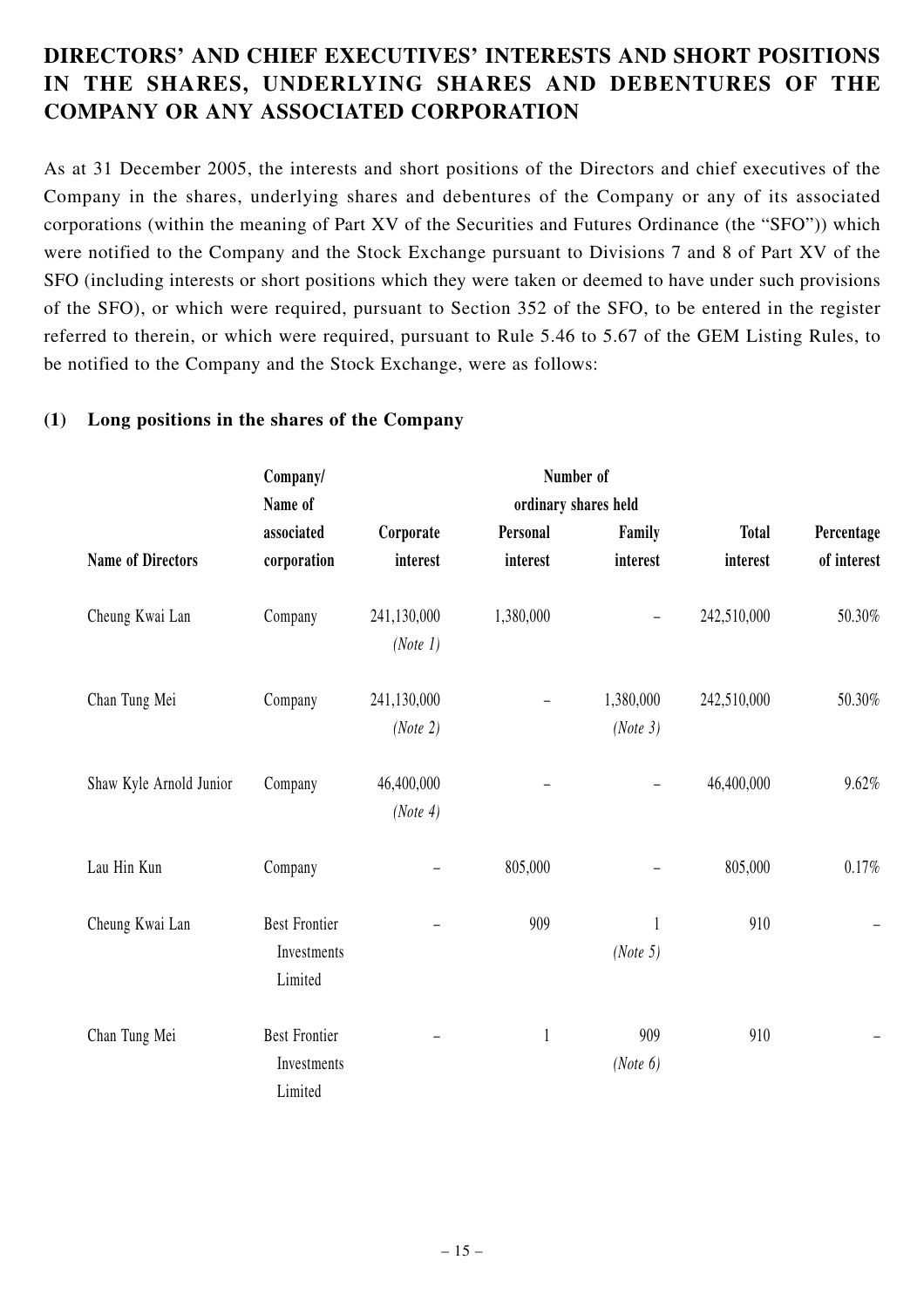### *Notes:*

- 1. The 241,130,000 shares are owned by Best Frontier Investments Limited ("Best Frontier") which is owned as to 99.89% and 0.11% by Madam Cheung Kwai Lan and Mr. Chan Tung Mei respectively. Madam Cheung Kwai Lan is the spouse of Mr. Chan Tung Mei. Accordingly, Madam Cheung Kwai Lan is deemed to be interested in the shares under the SFO.
- 2. The 241,130,000 shares are owned by Best Frontier which is owned as to 99.89% and 0.11% by Madam Cheung Kwai Lan and Mr. Chan Tung Mei respectively. Mr. Chan Tung Mei is the spouse of Madam Cheung Kwai Lan. Accordingly, Mr. Chan Tung Mei is deemed to be interested in the shares under the SFO.
- 3. The 1,380,000 shares are owned by Madam Cheung Kwai Lan who is the spouse of Mr. Chan Tung Mei. Accordingly, Mr. Chan Tung Mei is deemed to be interested in the shares under the SFO.
- 4. These interests represent Mr. Shaw Kyle Arnold Junior's interests in:
	- (a) 830,000 shares beneficially owned by Shaw, Kwei & Partners (Asia) Ltd. of which Mr. Shaw Kyle Arnold Junior is deemed under the SFO to have an interest by reason of his being the indirect controlling shareholder of Shaw, Kwei & Partners (Asia) Ltd. through his controlled corporation Haven Associates Limited.
	- (b) 24,620,000 shares beneficially owned by China Value Investment Limited which is wholly-owned by Asian Value Investment Fund L.P. (AVIF, L.P.), a limited liability partnership, whose general partner Shaw, Kwei & Partners (Asia) Ltd. (having a 1% interest in AVIF, L.P.) and its indirect controlling shareholder Mr. Shaw Kyle Arnold Junior are both deemed under the SFO to have interest in the same 24,620,000 shares.
	- (c) 20,950,000 shares beneficially owned by Javelin Capital Holdings Limited which is wholly-owned by Asian Value Investment Fund II, L.P. (AVIF II, L.P.), a limited liability partnership, whose general partner SKP Capital Limited (having a 1.19% interest in AVIF II, L.P.) and its indirect controlling shareholder Mr. Shaw Kyle Arnold Junior are both deemed under the SFO to have interest in the same 20,950,000 shares.
- 5. The 1 share of US\$1 in Best Frontier is owned by Mr. Chan Tung Mei who is the spouse of Madam Cheung Kwai Lan. Accordingly, Madam Cheung Kwai Lan is deemed to be interested in the shares under the SFO.
- 6. The 909 shares of US\$1 each in Best Frontier are owned by Madam Cheung Kwai Lan who is the spouse of Mr. Chan Tung Mei. Accordingly, Mr. Chan Tung Mei is deemed to be interested in the shares under the SFO.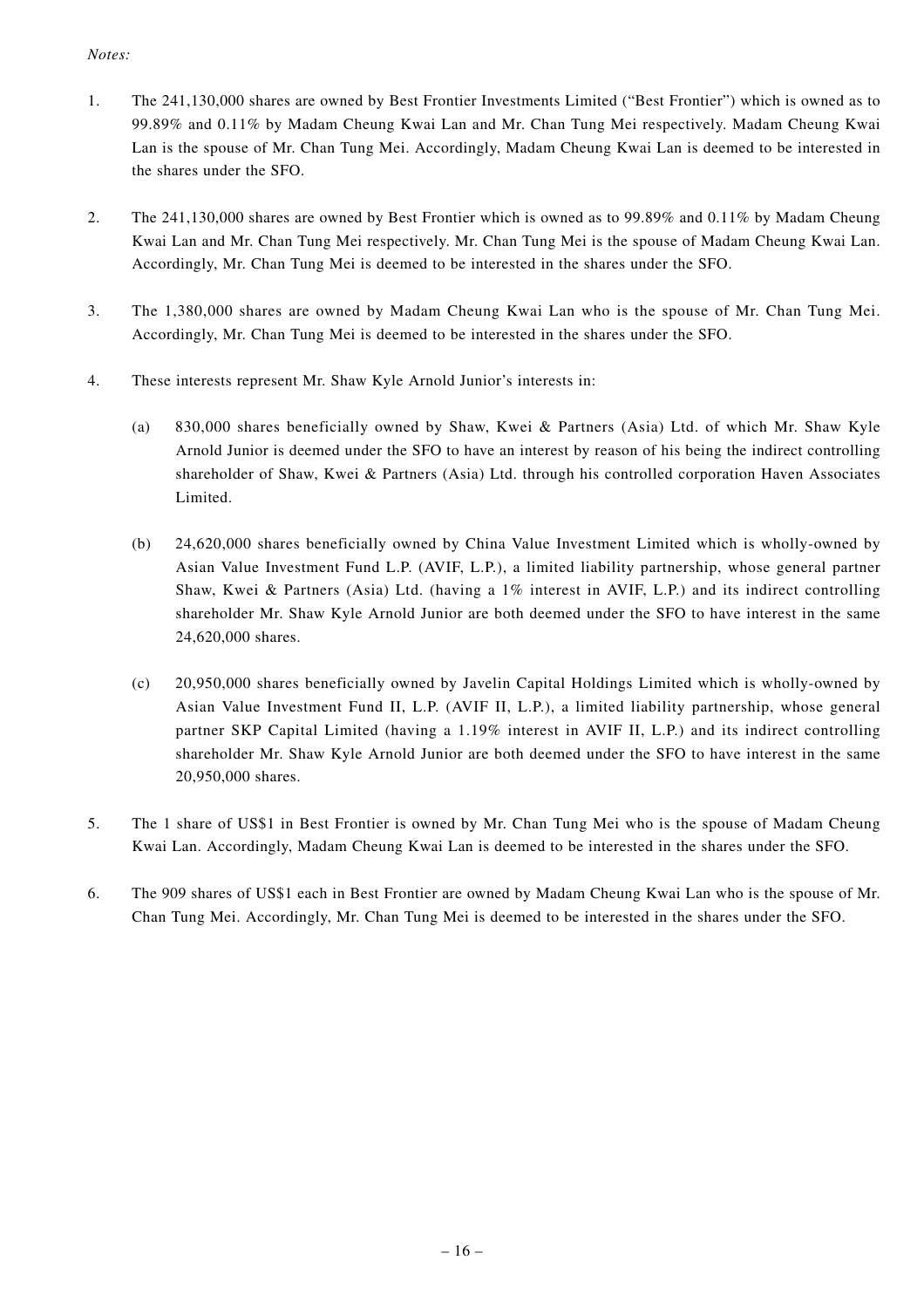## *Pre-IPO Share Option Scheme*

Pursuant to the Pre-IPO share option scheme adopted by the Company on 18 October 2002 ("Pre-IPO Share Option Scheme"), certain Directors had been granted share options to subscribe for shares, details of which as at 31 December 2005 were as follows:

|                                              |            |                 |             | Granted                    | <b>Exercised</b> | Cancelled | Lapsed | Outstanding     |
|----------------------------------------------|------------|-----------------|-------------|----------------------------|------------------|-----------|--------|-----------------|
|                                              |            |                 | Outstanding | during                     | during           | during    | during | at 31           |
|                                              | Date of    | <b>Exercise</b> | at          | the                        | the              | the       | the    | <b>December</b> |
| Name of director                             | grant      | price<br>HK\$   | 1 July 2005 | period<br>period<br>period |                  | period    | 2005   |                 |
| Peter Chin Wan Fung                          |            |                 |             |                            |                  |           |        |                 |
| (a director resigned<br>on 25 November 2005) | 18/10/2002 | 0.23            | 870,000     |                            |                  |           |        | 870,000         |

These shares options were granted on 18 October 2002, at an exercise price of HK\$0.23 per share, representing 50% of the offer price of HK\$0.46 per share in respect of the Company's initial public offering. The share options are exercisable in three equal portions. The respective portions are exercised at any time commencing on 12 May 2003,12 November 2003 and 12 May 2004 respectively. These share options, if not otherwise exercised, will lapse on 17 October 2007.

## *Share Option Scheme*

The Company has adopted a share option scheme (the "Share Option Scheme"), under which the Board may, at its discretion, invite any persons who satisfy the criteria of the Share Option Scheme, to take up options to subscribe for the shares in the Company.

The Share Option Scheme will remain valid for a period of 10 years commencing from 18 October 2002.

40,000,000 share options had been granted to 19 eligible participants (including one executive director and one non-executive director) under the Share Option Scheme.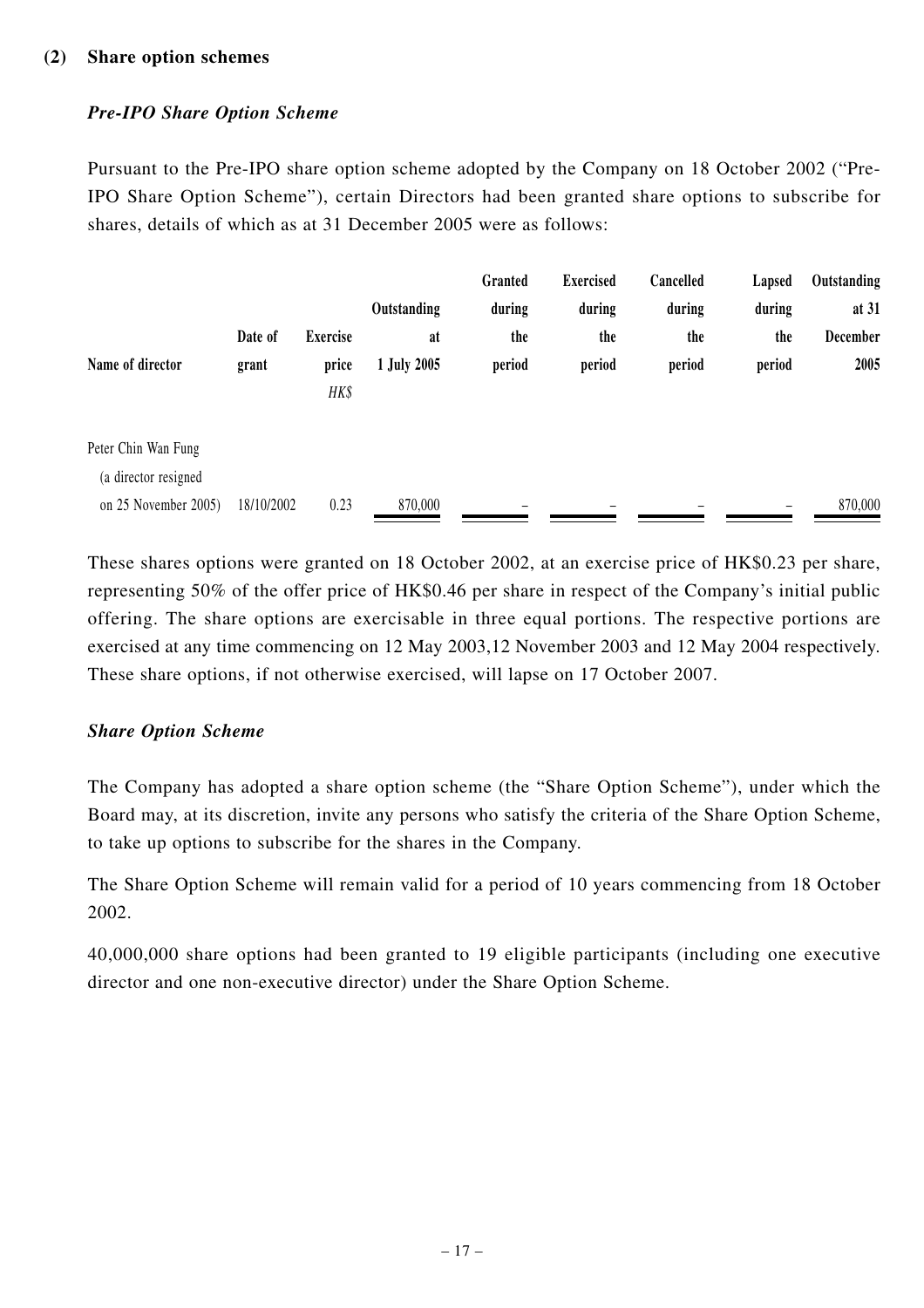| Name of director           | Date of<br>grant | <b>Exercise</b><br>price<br>HK\$ | Outstanding<br>at<br>1 July 2005 | Granted<br>during<br>the period | <b>Exercised</b><br>during<br>the period | Cancelled<br>during<br>the period | Lapsed<br>during<br>the period | Outstanding<br>at 31<br>December<br>2005 | Exercise<br>period<br>of share<br>options |
|----------------------------|------------------|----------------------------------|----------------------------------|---------------------------------|------------------------------------------|-----------------------------------|--------------------------------|------------------------------------------|-------------------------------------------|
| Lau Hin Kun                | 18/8/2004        | 0.64                             | 1,600,000                        |                                 |                                          |                                   | $\qquad \qquad -$              | 1,600,000                                | 19/8/2004-<br>17/10/2012                  |
| Shaw Kyle Arnold<br>Junior | 19/10/2004       | 0.65                             | 1,200,000                        |                                 |                                          |                                   | $\qquad \qquad -$              | 1,200,000                                | 20/10/2004-<br>17/10/2012                 |
| Total                      |                  |                                  | 2,800,000                        |                                 |                                          |                                   | -                              | 2,800,000                                |                                           |

The closing prices of the Company's shares on 18 August 2004 and 19 October 2004, the dates of grant of the share options, were HK\$0.64 and HK\$0.65, respectively.

## **(3) Long positions in the shares of associated corporation – Aptus Holdings Limited**

|                         |                       | Number of ordinary shares held |                    | Approximate              |                               |  |
|-------------------------|-----------------------|--------------------------------|--------------------|--------------------------|-------------------------------|--|
| <b>Name of Director</b> | Corporate<br>interest | <b>Personal</b><br>interest    | Family<br>interest | <b>Total</b><br>interest | percentage of<br>shareholding |  |
| Cheung Kwai Lan (Note)  | 928,571,428           | -                              | $\equiv$           | 928,571,428              | 56.33%                        |  |

*Note:* Madam Cheung Kwai Lan and Mr. Chan Tung Mei have equity interests of 99.89% and 0.11% respectively of the issued share capital of Best Frontier Investments Limited ("Best Frontier"). Madam Cheung Kwai Lan is the spouse of Mr. Chan Tung Mei. Accordingly, Madam Cheung Kwai Lan is deemed to be 100% interested in the shares of Best Frontier under the SFO. As at 31 December 2005, Best Frontier is interested in approximately 50.01% of the issued share capital of B & B Group Holdings Limited which in turn holds 100% shareholding of China Success Enterprises Limited. China Success Enterprises Limited then holds 100% shareholding of Precise Result Profits Limited which directly holds 928,571,428 shares of Aptus Holdings Limited. Besides, Madam Cheung Kwai Lan holds 1,380,000 shares of B & B Group Holdings Limited as at 31 December 2005.

Save as disclosed above, as at 31 December 2005, none of the directors or chief executive of the Company had any interests or short positions in any shares, underlying shares or debentures of the Company or any of its associated corporations (within the meaning of Part XV of the SFO) which would have to be notified to the Company and the Stock Exchange pursuant to Divisions 7 and 8 of Part XV of the SFO (including interests or short positions which they were taken or deemed to have under such provisions of the SFO), or which were required, pursuant to Section 352 of the SFO, to be entered in the register referred to therein, or which were required, pursuant to Rules 5.46 to 5.67 of the GEM Listing Rules, to be notified to the Company and the Stock Exchange.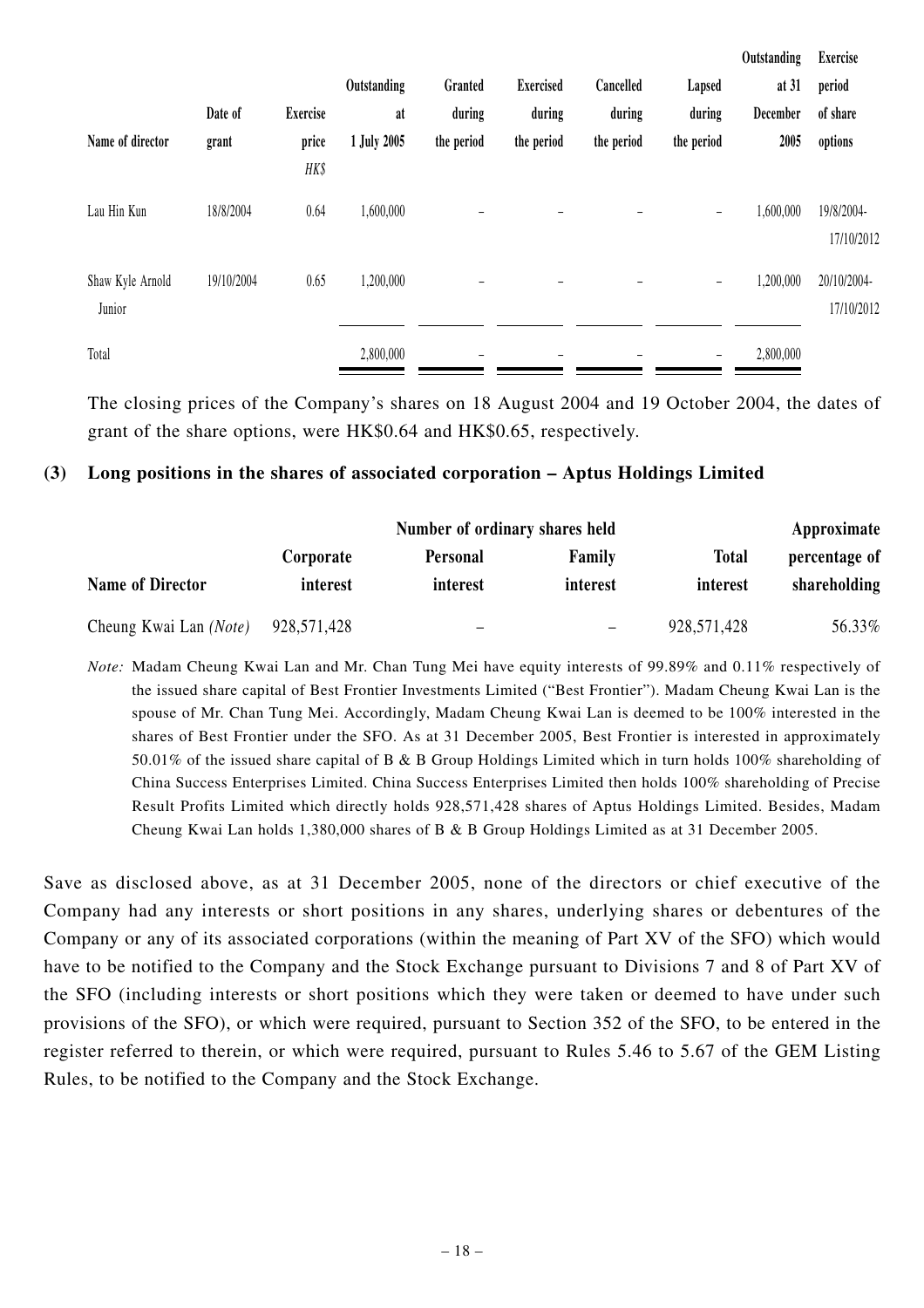# **SUBSTANTIAL SHAREHOLDERS' INTERESTS AND SHORT POSITIONS IN THE SHARES, UNDERLYING SHARES AND DEBENTURES OF THE COMPANY**

As at 31 December 2005, so far as is known to the Directors and the chief executives of the Company, the interests and short positions of the persons or corporations in the shares or underlying shares of the Company which have been disclosed to the Company under the provisions of Divisions 2 and 3 of Part XV of the SFO and as recorded in the register required to be kept by the Company under Section 336 of the SFO were as follows:

|                             | Number of                     |                      |              |               |  |  |  |
|-----------------------------|-------------------------------|----------------------|--------------|---------------|--|--|--|
|                             |                               | ordinary shares held |              |               |  |  |  |
|                             |                               | Long                 | <b>Short</b> | Percentage of |  |  |  |
| <b>Name of Shareholders</b> | Capacity                      | position             | position     | shareholding  |  |  |  |
| <b>Best Frontier</b>        | Directly beneficially         | 241,130,000          |              | 50.01%        |  |  |  |
| <b>Investments Limited</b>  | owned                         | (Note 1)             |              |               |  |  |  |
| Oppenheimer Funds, Inc.     | Investment manager            | 58,500,000           |              | 12.13%        |  |  |  |
| China Value Investment      | Beneficial owner              | 24,620,000           |              | 5.11%         |  |  |  |
| Limited                     |                               | (Note 2)             |              |               |  |  |  |
| Asian Value Investment      | <b>Controlled Corporation</b> | 24,620,000           |              | 5.11%         |  |  |  |
| Fund L.P.                   |                               | (Note 2)             |              |               |  |  |  |
| Shaw, Kwei & Partners       | <b>Controlled Corporation</b> | 24,620,000           |              | 5.11%         |  |  |  |
| (Asia) Ltd.                 |                               | (Note 2)             |              |               |  |  |  |
| Haven Associates Limited    | <b>Controlled Corporation</b> | 46,400,000           |              | 9.62%         |  |  |  |
|                             |                               | (Note 2)             |              |               |  |  |  |

#### *Notes:*

- 1. The 241,130,000 shares are owned by Best Frontier Investments Limited which is owned as to 99.89% and 0.11% by Madam Cheung Kwai Lan and Mr. Chan Tung Mei respectively.
- 2. (i) These 46,400,000 shares were the shares referred to in note (4) to the sub-section titled "Long positions in the shares of the Company" under the section titled "Directors' and chief executives' interests and short positions in the shares, underlying shares and debentures of the company or any associated corporation".
	- (ii) Haven Associates Limited is the controlling shareholder of Shaw, Kwei & Partners (Asia) Ltd. and SKP Capital Limited.
	- (iii) Shaw, Kwei & Partners (Asia) Ltd. holds a 1% interest of Asian Value Investment Fund L.P. and 830,000 shares of the Company directly.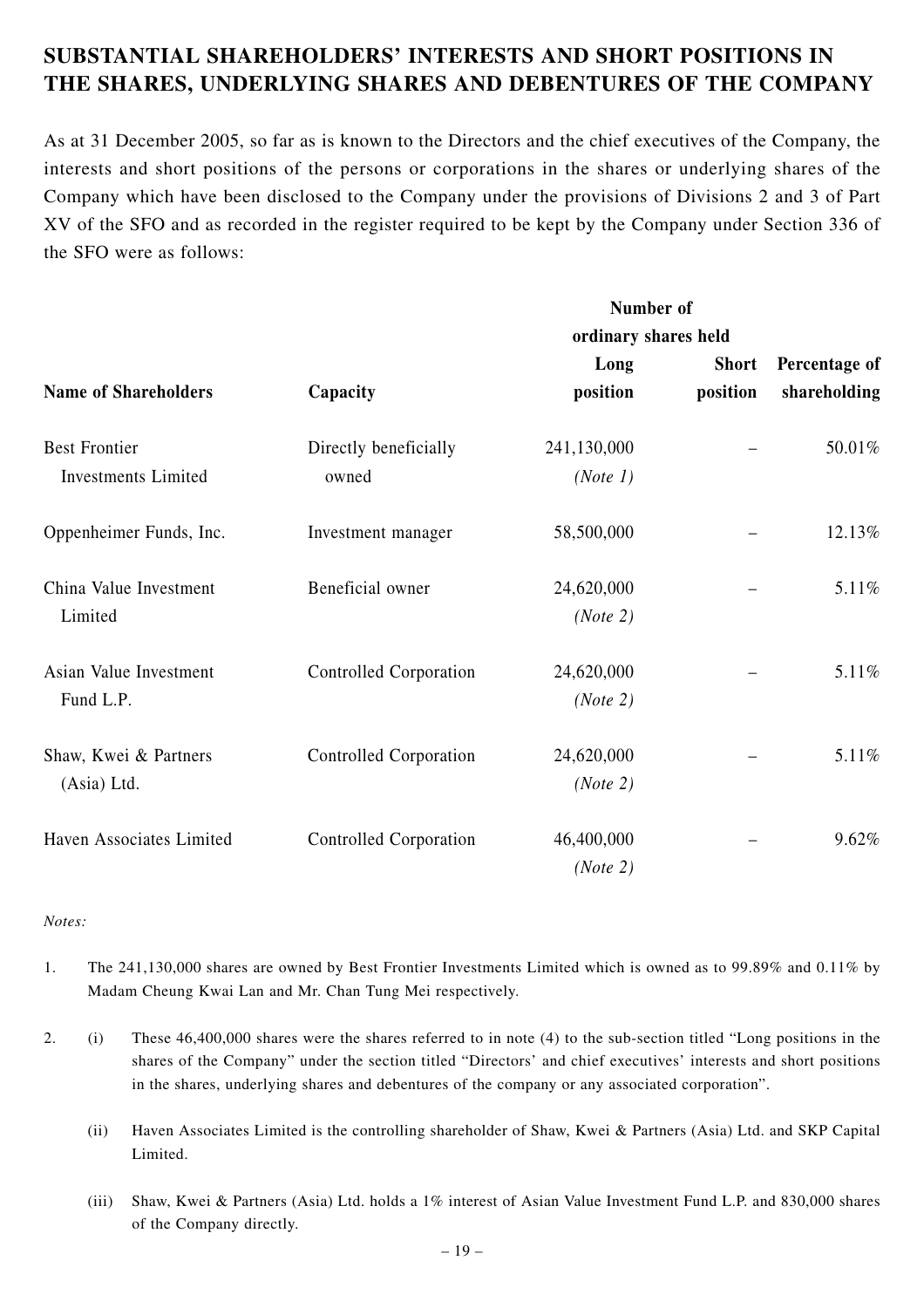- (iv) Asian Value Investment Fund L.P. holds 100% of the issued share capital of China Value Investment Limited which directly holds 24,620,000 shares of the Company.
- (v) SKP Capital Limited holds a 1.19% interest of Asian Value Investment Fund II, L.P..
- (vi) Asian Value Investment Fund II, L.P. holds 100% of the issued share capital of Javelin Capital Holdings Limited which directly holds 20,950,000 shares of the Company.

Save as disclosed above, as at 31 December 2005, the directors are not aware of any other person who has an interest or short position in the shares or underlying shares and debentures of the Company which would fall to be disclosed to the Company under Section 336 of the SFO, or who is interested in 5% or more of the Company's issued share capital.

# **COMPETING INTERESTS**

None of the Directors or the management shareholders of the Company or any of their respective associates (as defined in the GEM Listing Rules) had any business that competed or might compete with the business of the Group.

# **CORPORATE GOVERNANCE**

The Company has complied with the applicable code provisions of the Code on Corporate Governance Practices (the "Code") as set out in Appendix 15 of the GEM Listing Rules throughout the six months ended 31 December 2005, except for the following deviations:

– Code provision A4.1 stipulates that non-executive directors should be appointed for a specific term, subject to re-election, and code provision A4.2 stipulates that all directors appointed to fill a casual vacancy should be subject to election by shareholders at the first general meeting after their appointment and every director, including those appointed for a specific term, should be subject to retirement by rotation at least once every three years.

The Non-Executive Directors of the Company are not appointed for a specific term but are subject to retirement by rotation in accordance with the Articles of Association of the Company (the "Articles"). The Directors have not been required by the Articles to retire by rotation at least once every three years. However, in accordance with article 116 of the Articles, at each annual general meeting of the Company, one-third of the Directors (other than the Managing Director or Joint Managing Director) for the time being, or, if their number is not three or a multiple of three, the number nearest to, but not exceeding, one-third, shall retire from office by rotation. As such, the management considered that there is no inminent need to amend the Articles of Association of the Company.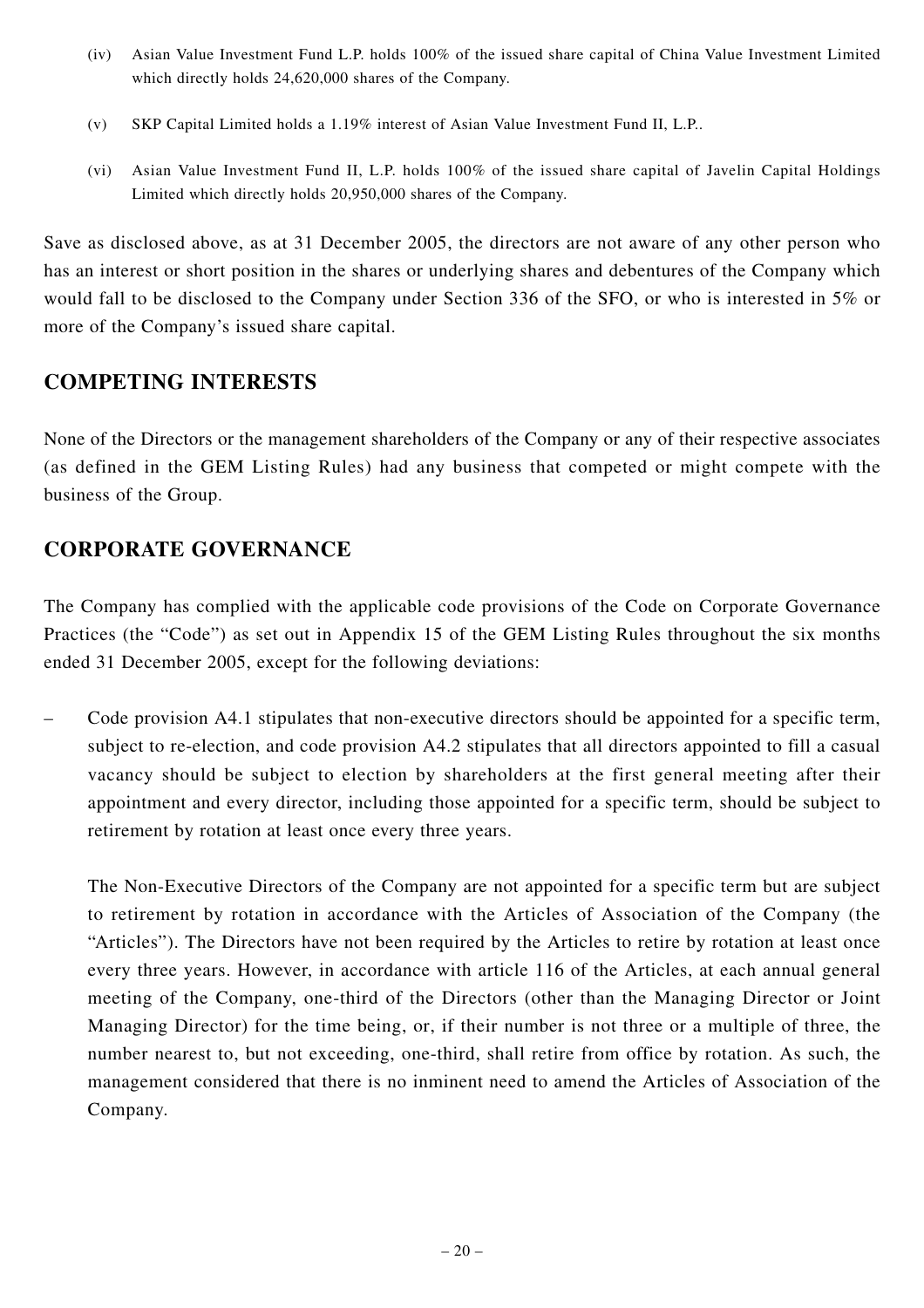– Code provision B1.1 stipulates the establishment of a remuneration committee with specific written terms of reference which deal clearly with its authority and duties and a majority of the remuneration committee should be independent non-executive directors. The Company has not set up a remuneration committee during the period under review. Nevertheless, the staff (including Directors) remuneration policies have been set out in annual reports, which were received by shareholders in the general meetings and stipulated in the Directors' service contracts.

The Directors will review the corporate governance structure and practices from time to time and shall make necessary arrangement when the Board consider appropriate.

# **CODE OF CONDUCT REGARDING SECURITIES TRANSACTIONS BY DIRECTORS**

The Company has adopted the code of conduct for securities transactions by directors on terms no less exacting than the required standard of dealings set out in Rules 5.48 to 5.67 of the GEM Listing Rules (the "Code"). Having made specific enquiry of all Directors, the Company was not aware of any noncompliance with the required standard as set out in the Code.

# **AUDIT COMMITTEE**

The Company has established an audit committee with written terms of reference based upon the guidelines published by the Hong Kong Institute of Certified Public Accountants. The primary duties of the audit committee are to review the Company's annual report and accounts, half-year reports and quarterly reports and to provide advice and comments thereon to the Board. The audit committee is also responsible for reviewing and supervising the Company's financial reporting and internal control procedures. The audit committee consisted of three independent non-executive Directors, namely Mr. Tian He Nian, Mr. Zhao Zhi Ming and Mr. To Yan Ming, Edmond. Mr. To Yan Ming, Edmond is the chairman of the audit committee. The Group's unaudited results for the six months ended 31 December 2005 have been reviewed by the audit committee which was of the opinion that the preparation of such results complied with applicable accounting standards and requirements and that adequate disclosures had been made.

# **PURCHASES, SALE OR REDEMPTION OF THE COMPANY'S LISTED SHARES**

During the six months ended 31 December 2005, neither the Company nor any of its subsidiaries had purchased, sold or redeemed any of the Company's listed shares.

> By order of the Board **CHAN Ting** *Director*